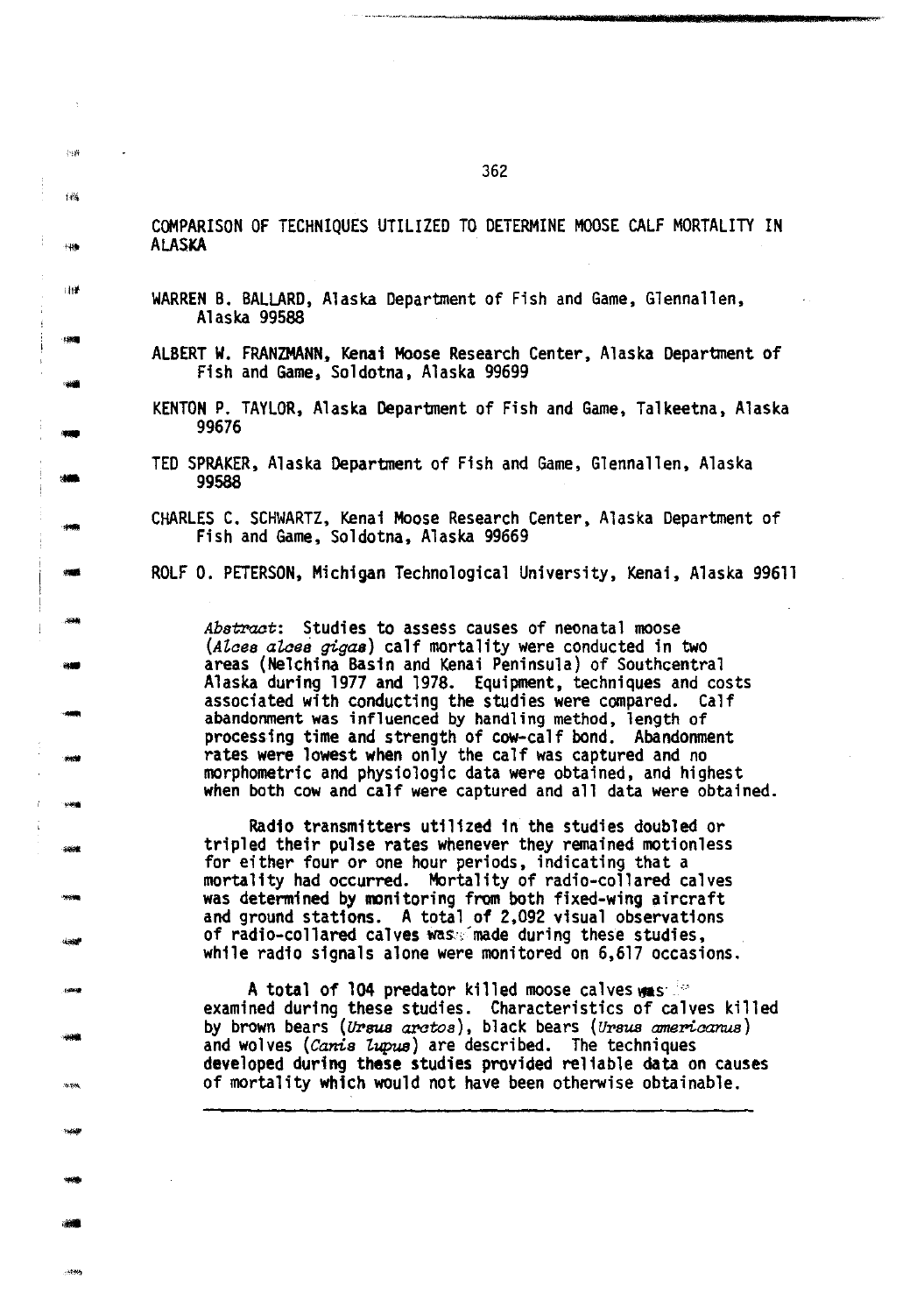In recent years moose populations within several of Alaska's Game Management Units (GMU's) have exhibited downward trends in total numbers (McKnight 1976). Reasons for most of the decline are not known, but low recruitment due to low calf survival prior to November sex and age composition counts has been suggested as the predominant general problem. Specifically, several factors have been suggested which may have contributed to low calf production and survival rates. They included wolf, brown and black bear predation, poor range quality, low bull:cow ratios, and periodic severe winters. The purpose of this paper is to compare various techniques employed to determine causes of moose calf mortality in Alaska.

,.

ż.

À.

• •

• •

,<br>,,

<u>।</u><br>भ

**• "** 

In an Idaho study (Schlegel 1976), newborn elk *(Cervis aanadensis)*  calves were radio-collared and monitored to obtain the types of infonnation on calf mortality that we were seeking. Schlegel's technology was adapted for two moose calf mortality studies in Alaska; one in GMU 13 (Nelchina Basin) and one in GMU 15 {Kenai Peninsula). Different techniques were utilized both between and within the studies during the two years (1977 and 1978) in which moose calves were radio-collared and monitored. Ballard and Taylor {1978) described the Nelchina Basin study area while Franzmann and Bailey (1977) described the Kenai Peninsula study area. The Kenai Peninsula Calf Mortality Study was a cooperative effort of the Alaska Department of Fish and Game, Moose Research Center and the U.S. Fish and Wildlife Service, Kenai National Moose Range.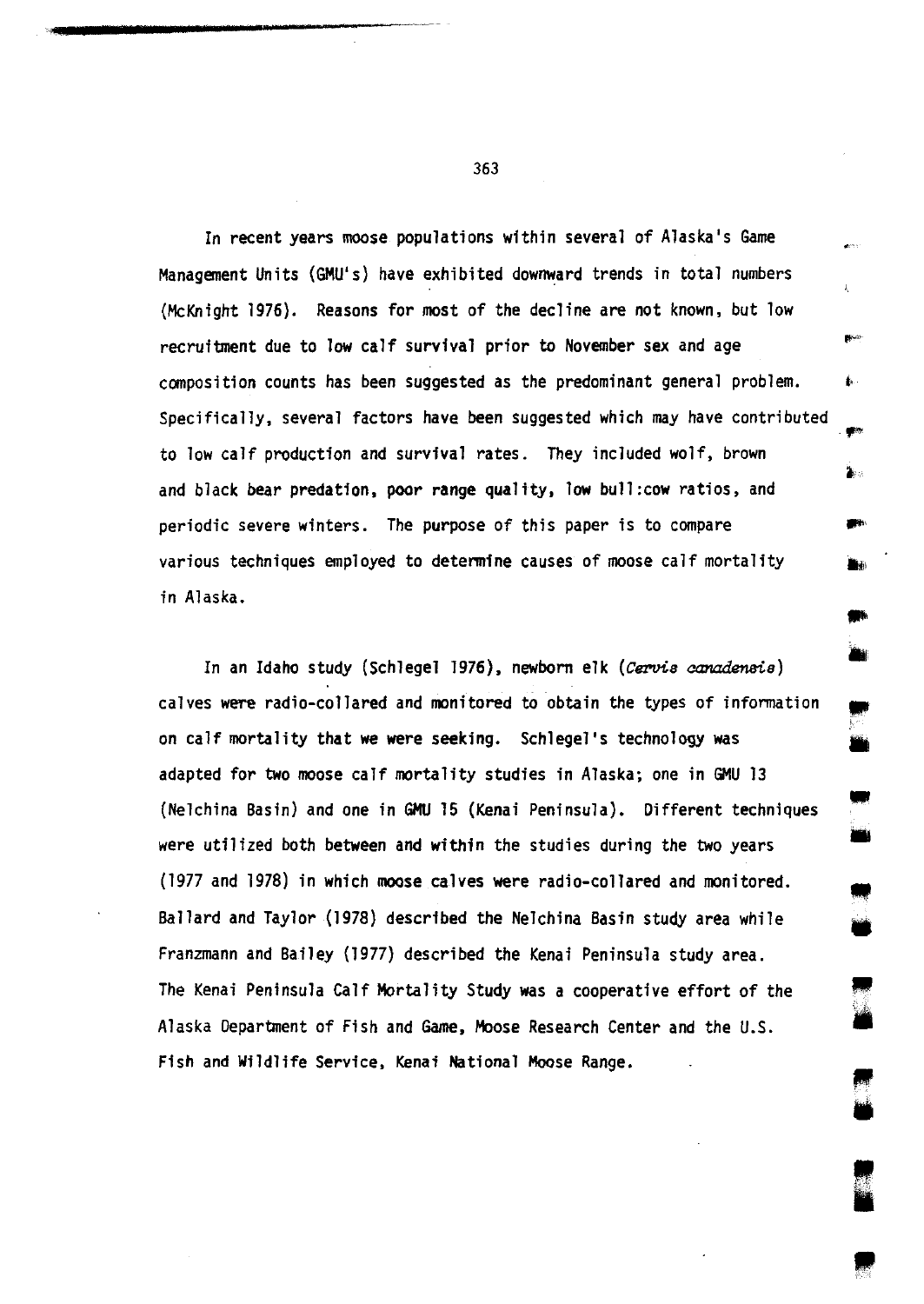# MATERIALS AND METHODS

-

-

•

- -<br>-<br>-

- --<br>--<br>--

-

-<br>-<br>--

- ---<br>---<br>---

-<br>-<br>--<br>-<br>-<br>-

- **- 이하하**<br>- 이하하<br>- 이미스

- -

- -

-1999<br>-<br>-<br>-

---<br>----<br>-----

-

#### Transmitters

Two brands of radio transmitters were employed during this study. The Kenai Peninsula study utilized radio transmitters and collars designed by the AVM Instrument Company (Champaign, Illinois) during 1977. These radios transmitted a pulsed signal with frequencies ranging from 164.025 to 164.919 MHz and were designed to triple pulse rate whenever the unit was motionless for 4 hours; a fast pulse rate theoretically indicated a mortality had occurred. Collars were fashioned·using the design for expanding goose neck bands and were constructed of vinyl plastic (4 em wide x 2 mm thick). Each transmitter was encased in acrylic and fastened to the collar by vinyl plastic rings through which the collar freely expanded. A 25-cm insulated wire antenna protruded from the encased transmitter and extended along the side of the collar.

During the second year of the Kenai Peninsula study and for both years of the Nelchina Basin study, transmitters utilized were constructed by Telonics, Inc. (Mesa; Arizona). Collars were designed by Schlegel (1976) for elk calves but were modified to accommodate moose. Expandable calf collars constructed of either international orange (used in 1977) or green (used in both 1978 studies) polyvinyl plastic were 10-cm wide by approximately 0.5 mm thick with an inner circumference ranging from 25 to 69-cm. Collars consisted of two strips sewn together by single stitches of standard number 50 cotton thread. The center of the double strip was folded to form a casing for the radio which was then riveted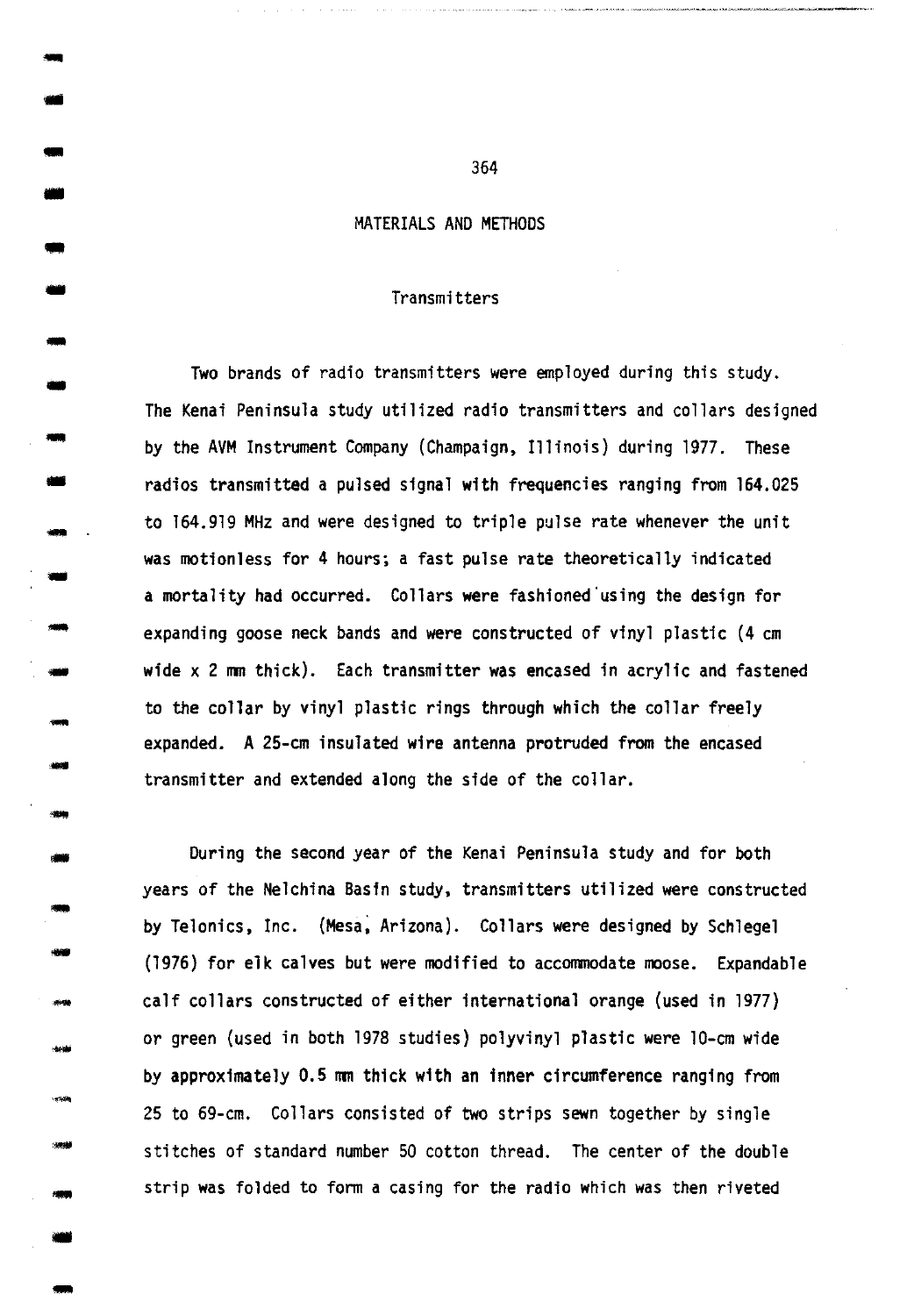to the collar through two metal flaps on each side. Nylon elastic 36-cm long and 1.3-cm wide was sewn to the base of the collar between the polyvinyl strips. One side was sewn so the elastic would remain permanently attached and the other side was loosely stitched so the elastic would · long and 1.3-cm wide was sewn to the base of the collar between the<br>polyvinyl strips. One side was sewn so the elastic would remain permanently<br>attached and the other side was loosely stitched so the elastic would<br>break aw at the top and loosely stitched together to permit the collar to break away as the calf grew. On the finished collar, 10-cm up above the rtvet, a 5-mm wide piece of nylon elastic 9-cm long was sewn to the inner portion of the collar to facilitate a better fit on newborn calves. • This elastic was designed to break away in approximately one month, allowing the calf to grow into the remainder of the collar. The entire collar with transmitter weighed 296 grams.

Each Telonics transmitter (without collar) weighed 170 grams. Transmitters emitted a pulsed signal on frequencies ranging from 148.487 through 148.975 MHz for the Nelchina study and 165.025 to 165.170 MHz for the Kenai study. Transmitters were equipped with a mercury switch "mortality sensor" which doubled or tripled the pulse rate of the signal when the transmitter remained motionless for either a 4 hour period (1977 collars) or a 1 hour period (1978 collars). Power was provided by a lithium battery measuring 24.1-mm by 50.8-mm with an operating voltage of 2.8 VDC providing a theoretical operating life span of 12 to 15 months. Polyvinyl ribbon antennas (1.9-cm wide X 0.09-cm thick X 42-cm long) were between the two polyvinyl strips of the collar, and each transmitter was hermetically sealed in a waterproof metal housing containing internal magnetic switching for storage after use.

365

• •

-

• ..

•

•

..

•

•

..

•

IIIII •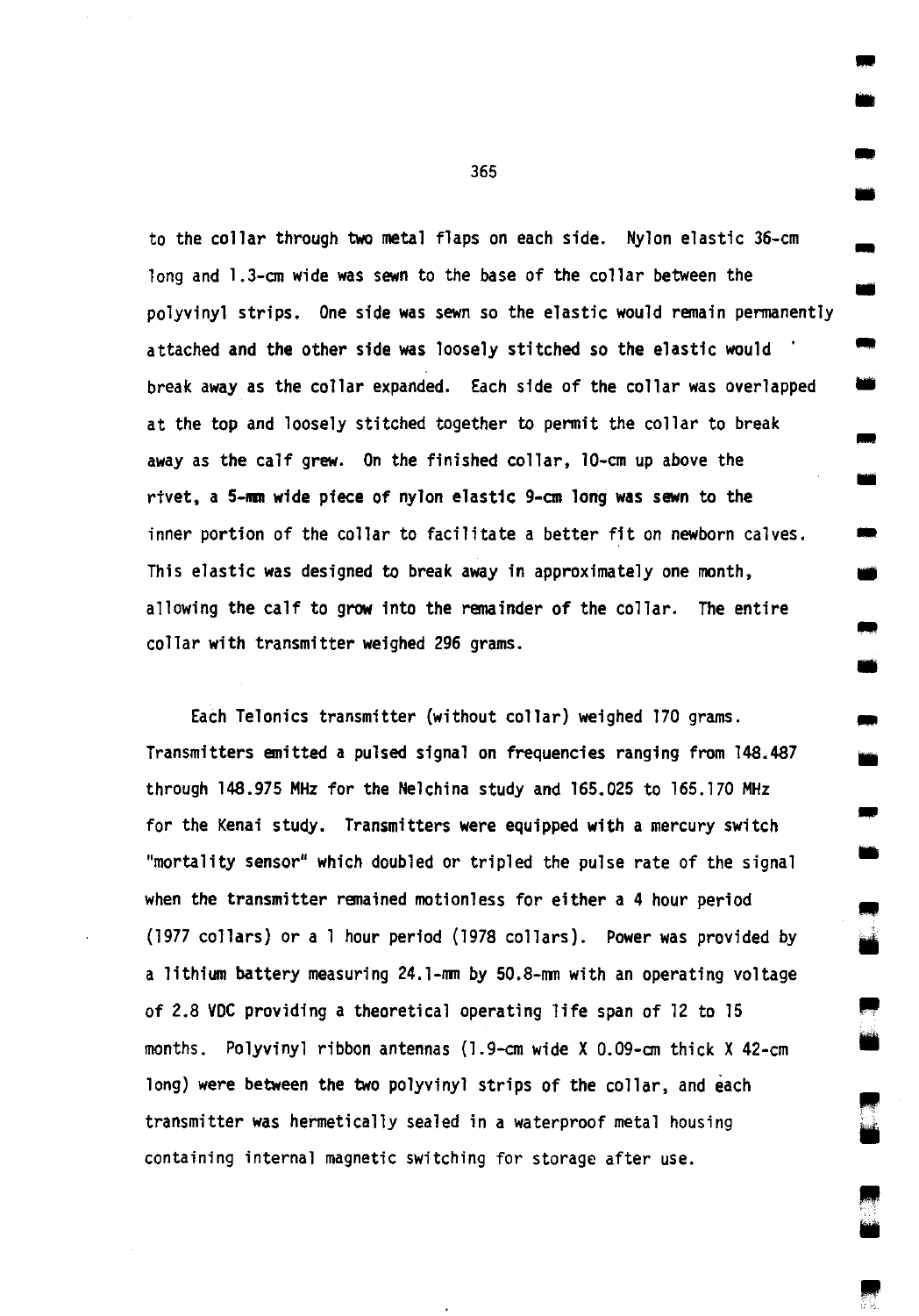## Capture and Radio-collaring of Moose Calves

""

á.

---<br>----<br>----..

---<br>---<br>----

- -

-

- -<br>-<br>-<br>-<br>-

-

--<br>--<br>---

-<br>-<br>-<br>-

Three variations of both capturing and processing moose calves were used. A Bell Ranger Jet B helicopter was used to aid in capturing all calves. The variations in capture and handling consisted of: Method 1 - Calf captured and collared with no data obtained; Method 2 - Calf captured and collared with both physiologic and morphometric data obtained; I. and Method 3 - Both calf and cow captured and collared with both physiologic and morphometric data obtained.

Newborn moose calves were first located from fixed-wing aircraft; then their exact location was relayed by radio to a nearby helicopter. Each helicopter was equipped with a steel rimmed box on each side measuring approximately 0.6 x 1.2-m which served as a platform from which to jump.

When either capture method 1 or 2 was used, the calf was captured by lowering the helicopter toward the cow and calf until the cow fled from the calf. The calf would then either lie down or run before lying down, and the tagging crew would jump to the ground and capture it. The helicopter remained airborne to keep the cow away from the tagging crew.

When capture method 3 was utilized, the cow was first immobilized by administering a combination of 7 mg. etorphine (M-99, O-M Pharmaceuticals, Inc., Rockville, MD), 300 mg. xylazine hydrochloride (Rompun, Cemagro, Kansas City, MO), and 250 units hyaluronidase (Wydase, Wyth Laboratories,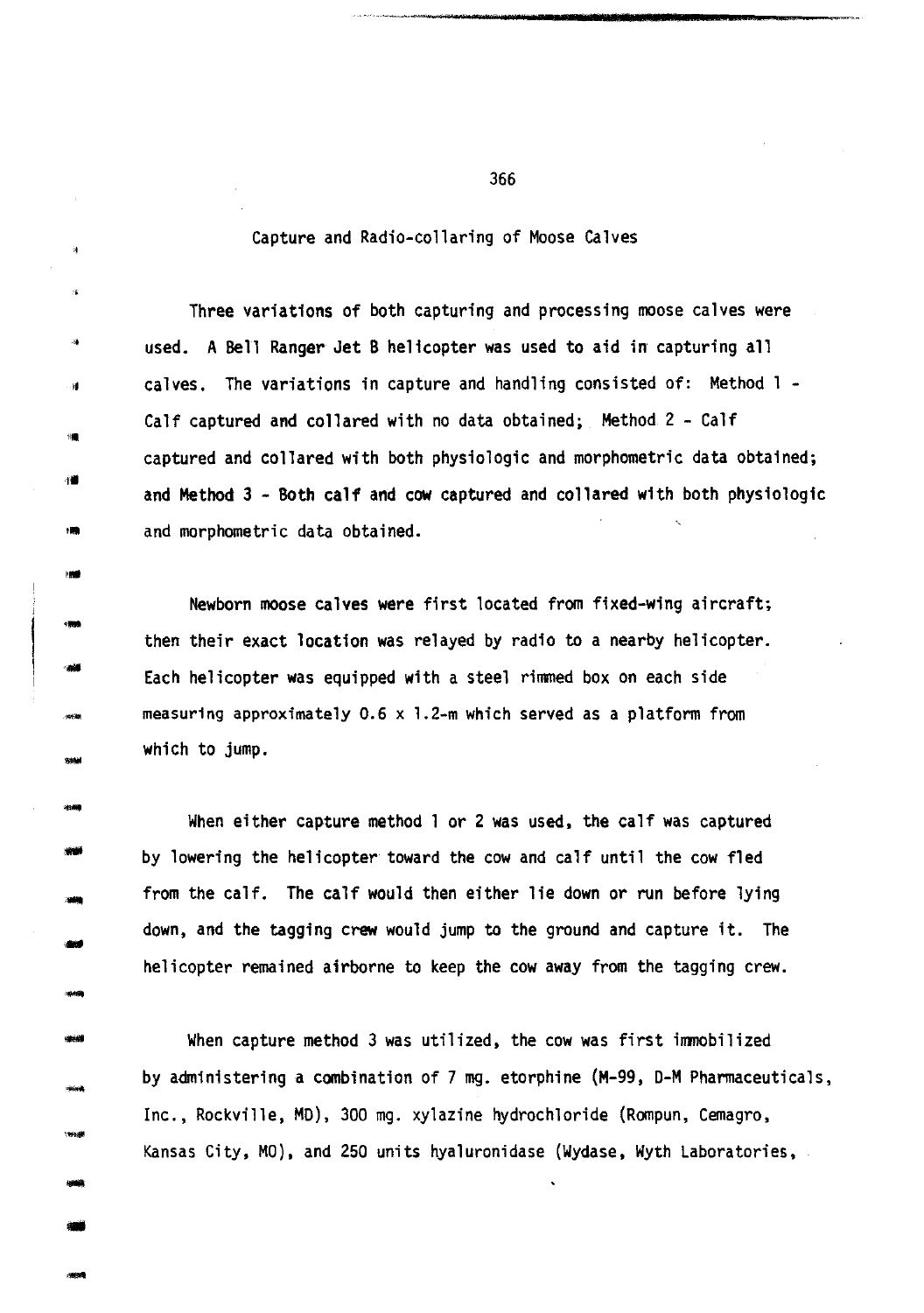Inc., Philadelphia, PA), with a dart fired from a Cap-chur gun (Nasco-west, Modesto, CA). Once the cow was immobilized, the helicopter was lowered to the ground and the tagging crew then captured the calf which may or may not have been close to the immobilized cow.

Captured cow moose were marked with a colored, numbered visual collar (Franzmann et al. 1974) which permitted individual recognition from fixed-wing aircraft. Each cow was ear-tagged with numbered metal tags accompanied by a  $5-cm \times 13-cm$  piece of colored polyvinyl plastic. Tags were affixed to the base of the ear. A lower incisor tooth was extracted from each cow for aging purposes according to the methods described by Sargent and Pimlott (1959).

..

• ..

• ..

•

• •

• •

•

Each calf was first collared and its sex determined. Under method no further data were obtained except that usually a hair sample was plucked from the back between the shoulder blades to aid in assessing the animal's mineral status using techniques described by Franzmann et al. (1975). When methods 2 and 3 were utilized, several body measurements were recorded. Calves were weighed by placing them in a nylon net with 5-cm stretch mesh and affixing a scale (Overland Nandy Scale #241) to the net. Measurements included total length, heart girth, neck circumference and length of hind foot. The dentition of many calves was photographed.

Samples of blood were taken from the radial vein of each calf and from the jugular vein of adult cows using sterile evacuated containers. Upon returning from the field, the blood was centrifuged and serum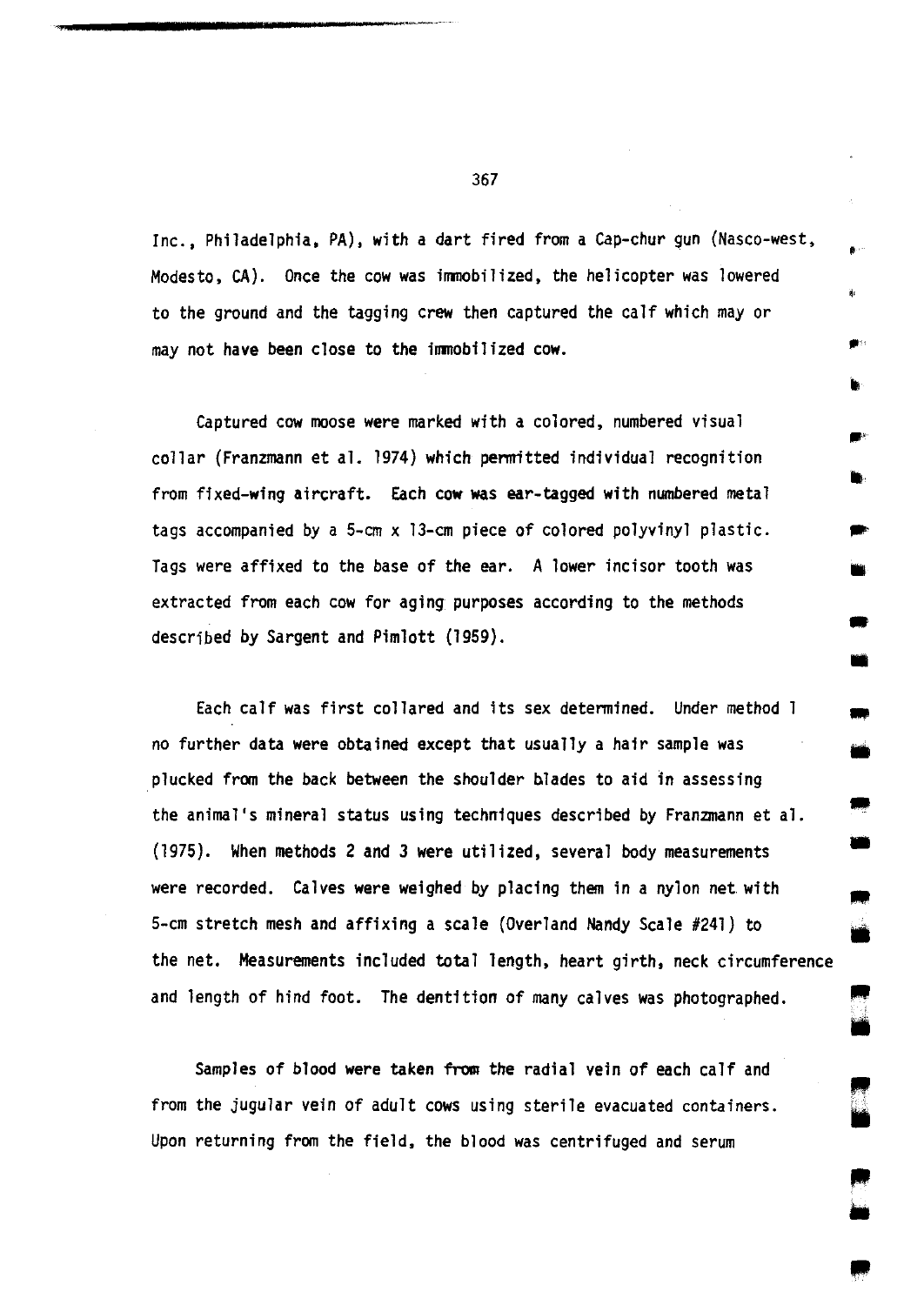separated and placed into 5 ml plastic vials and immediately frozen. One ml samples were later sent to Alaska Medical Laboratories, Anchorage, Alaska or Pathologists Central Laboratory, Seattle, WA for blood chemistry analysis (Technical Autonalysis SMA-12) and protein electrophoresis (Franzmann and Arneson 1973). Generally one or two 10 ml vials were filled 1/3 to 1/2 full for calves while three to four vials were filled on adult cows. One of the vials contained heparin which provided whole blood for determination of the percent hemoglobin (Hb) with an Hb-meter (American Optical Corporation, Buffalo, NY) and packed cell volume (PCV) with a micro-hematocrit centrifuge (Readocrit-Clay Adam Company, Parsippany, NJ). Remaining sera are being stored for possible future analysis.

Rectal swabs to culture for pathogenic bacteria were taken in the Nelchina study when method 2 was utilized. Swabs were placed in sterile, screw-capped tubes and refrigerated until transferred to the Alaska State-Federal Laboratory, Palmer, Alaska. All samples were cultured on the following media: Blood agar, Eosin Methylene Blue, S S Agar, Brilliant Green Agar, and MacConkey. Enterobacteria were identified by the Enterotube method (R. Barret, pers. comm.).

After tagging and processing the field crews left the calf and/or the cow and calf and met the helicopter away from the site. When the cow was immobilized, an antagonist of diprenorphine (M-50-50, D-M Pharmaceuticals, Inc., Rockville, MD) was administered through the jugular vein. Notes were taken on the cow's reaction to the calf from the helicopter when methods 1 and 2 were utilized, usually 0.2 to 0.4 km away.

368

- -

-<br>-<br>-

•

-<br>-<br>-

--<br>---<br>----

-

- -

- -

- -<br>- 900<br>- 900<br>- 900 -

- -

-

• -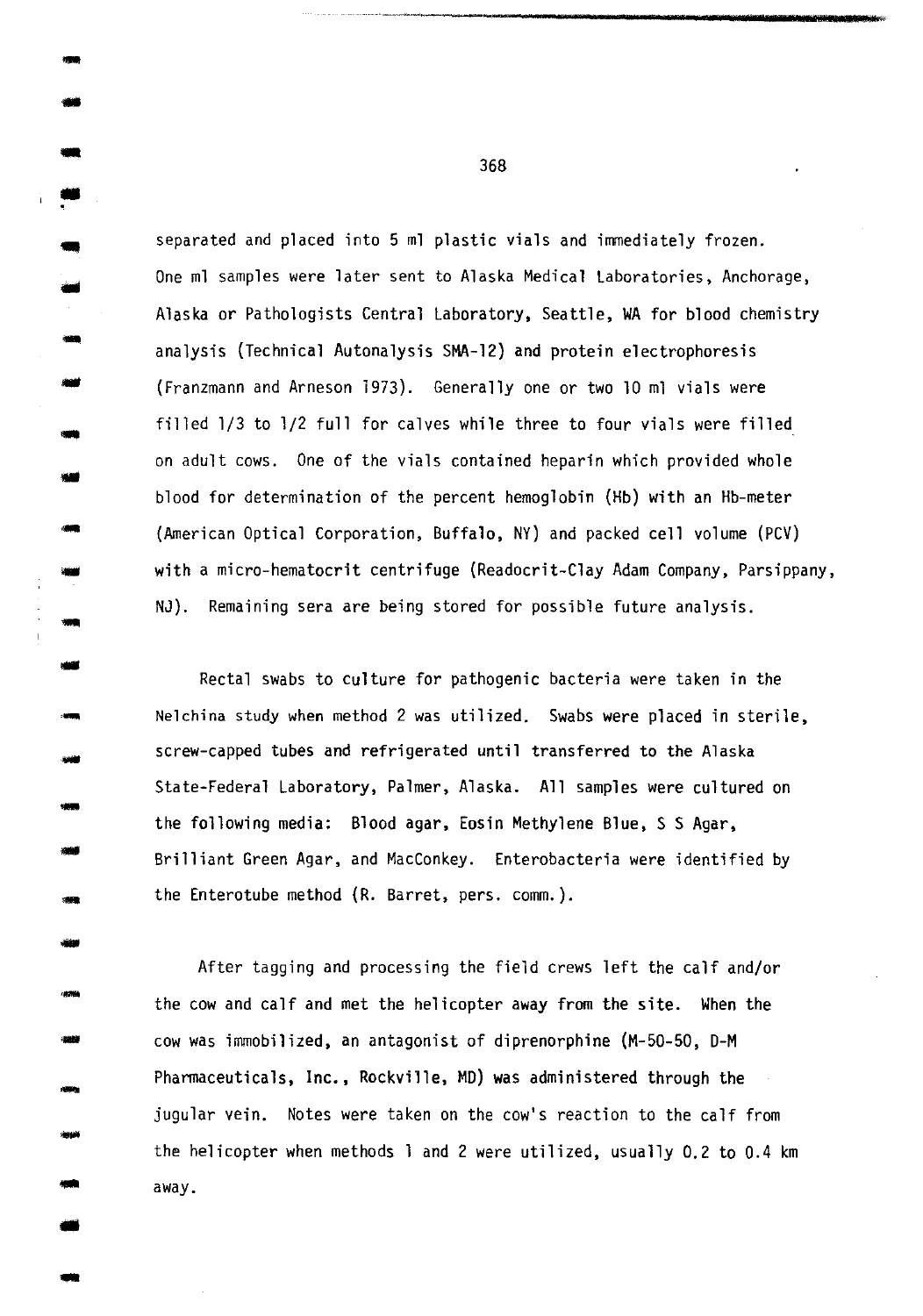we began sterilizing radio collars in the Nelchina Basin study in 1977 and 1978, after human scent appeared to be partially responsible for calf abandonment. Processing procedures were also modified in the following ways: (1) helicopter was only used to drive the cow away from the field crew when a charge was imminent- $(2)$  the collars were sterilized before collaring with detergent and ethyl alcohol, and (3) sterilized latex gloves were worn and calves were held in such a manner as to minimize contact with our torsos.

## Monitoring

Radio-collared calves in the Nelchina Basin study were observed from fixed-wing aircraft twice daily for the first two weeks following collaring in 1977. Thereafter and in 1978, and during both years of the Kenai Peninsula study, calves were observed once daily and the radio signal was monitored one additional time per day to detect if mortality had occurred. After the first six weeks of study in both 1977 and 1978 calves were monitored less frequently, averaging once per week up to 1 August and then every 6-8 weeks until radio contact was lost or the collar fell off.

Radio-collared calves were located in the Nelchina Basin study using twin three-element antennas mounted on the struts of either a Piper Super Cub or a STOL equipped Cessna 180 aircraft and in the Kenai Peninsula study using twin 4-element antennas mounted on a Piper Super Cub. Tracking techniques were similar to those described by Mech (1974). Both studies used a portable radiotelemetry receiver (A.V.M. Instrument

369

-

-<br>-<br>-<br>-<br>-<br>-<br>-

-

• -<br>-<br>-

• ..

• ..

•

..

• ..

• ..

•

•  $\overline{\phantom{a}}$ 

11111 •

1111 •

IIIII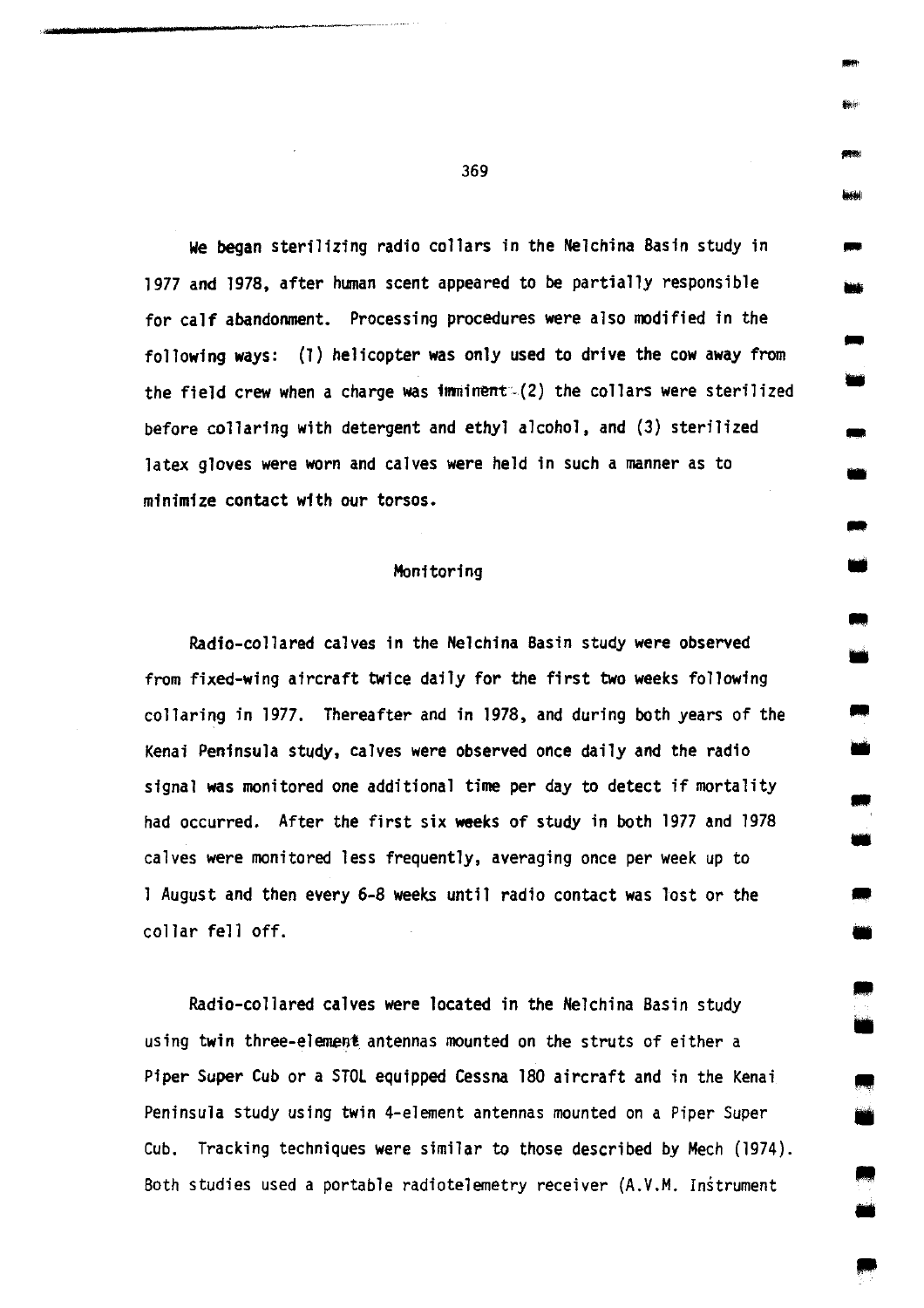Company, Champaign, IL). The Kenai study also utilized a portable TR-2 receiver manufactured by Telonics Co., Mesa, AR.

As a supplement to aerially monitoring moose calves on the Kenai Peninsula, a stationary tracking system was established in 1977 at the Kenai Moose Research Center. A Falcon Five receiver (Wildlife Materials, Inc., Carbondale, IL) and a memory unit (W. W. Cochran design) were used with a 30-m high tower equipped with two yagi antennas. The system was designed to relay a signal to the Kenai National Moose Range whenever a fast mode was detected.

When calves were either observed dead or the mortality unit was activated, an aerial search within approximately 1.0 km of the suspected kill site was made when practical in an attempt to sight predators. The presence·or absence of radio-collared wolves, brown bears, or black bears were checked. Methods utilized for predator studies were described in Ballard and Taylor (1978), Franzmann and Schwartz (1978), Ballard and Spraker (1979), and Spraker and Ballard, (in prep.). Following the aerial search, a helicopter was used to return to the observed or suspected calf mortality, usually within two hours during the first several weeks of the study. Afterwards, many of the kills were examined using floatplanes.

A two-element, hand held antenna (Telonics Co., Mesa, AR) attached to the portable AVM Instrument Co. (Champaign, IL) receiver was utilized to locate suspected kills. The antenna was held outside the helicopter window, allowing us to pinpoint and often observe the carcass. When kills were not observable from the helicopter, the same antenna was used to locate the carcass on the ground.

370

-<br>-<br>--<br>-<br>-<br>-

-<br>-<br>-

• -<br>-<br>----<br>---<br>---

- -

-<br>-<br>--

- -

---<br>---<br>---

.....

- -

- -

-

---<br>\*\*

·-

-<br>-<br>-<br>-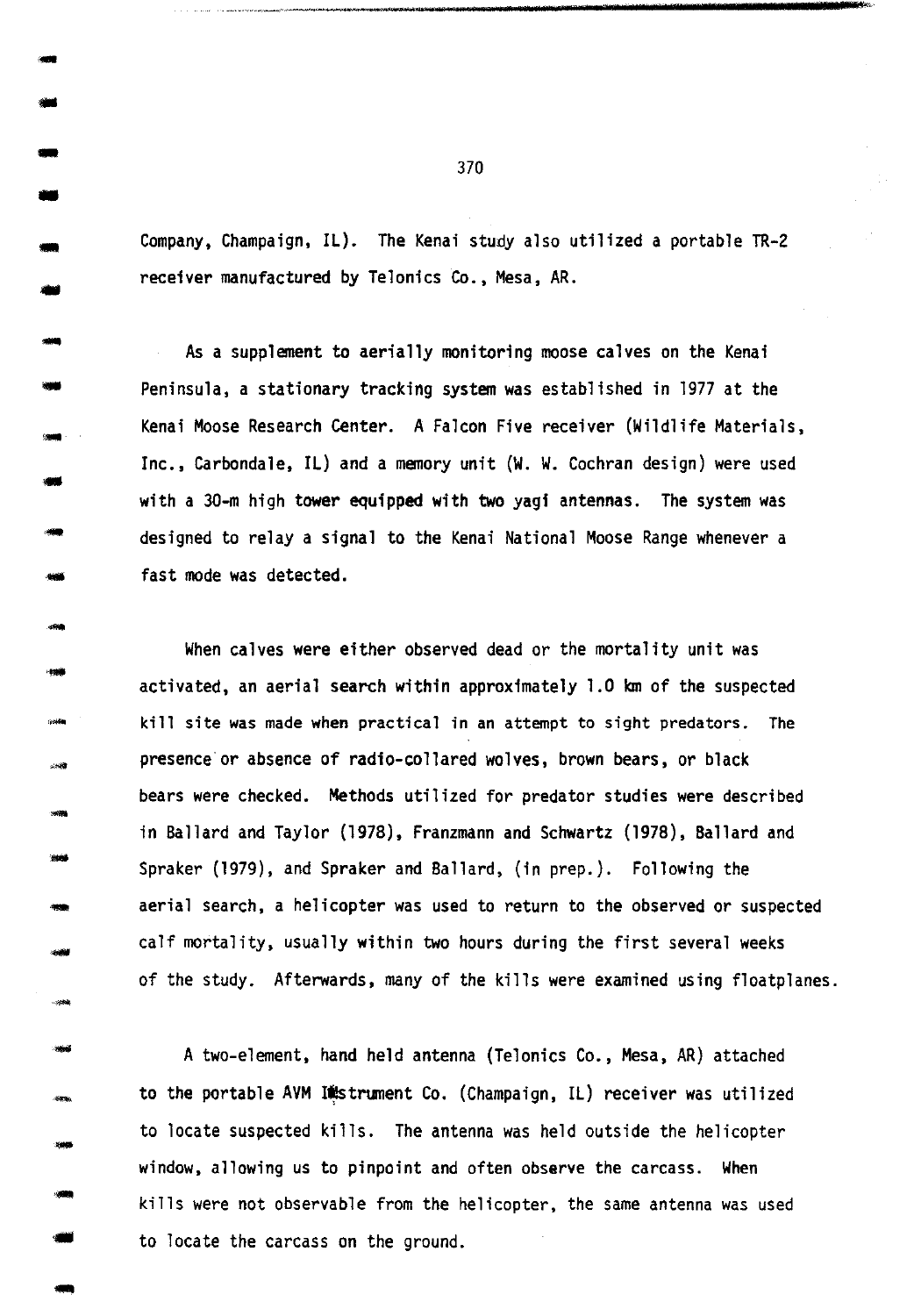Upon reaching the suspected mortality site, a thorough study of the calf and the surrounding area was made to determine cause of mortality. If predation was suspected, the area was searched for presence of tracks and scats. Observations were recorded on a mortality form adapted from Schlegel (1976). In predator related deaths vegetation within a 15-m radius of the kill was thoroughly searched for the presence of hair for - -<br>-<br>-• use in predator species identification. Hair samples were later independently -<br>-<br>-11 verified as to species by Mr. Jack Jordan, Investigative Unit of the Division of Fish and Wildlife Protection, Alaska Department of Public Safety, Palmer, Alaska, using a modification of the methods described by Adorjan and Kolenosky (1969). -<br>-<br>-•

All of the dead radio-collared calves in 1977 not killed by predators, and initially, a few of those killed by predators were retrieved and transferred to permanent facilities for necropsy. Necropsies in the Nelchina study were performed by Richard Barret, Alaska State-Federal Laboratory, Palmer, Alaska and those in the Kenai study were performed by the second author.

#### RESULTS AND DISCUSSION

# Capturing and Processing

A total of 197 moose calves were captured and radio-collared for the two studies during 1977 and 1978; 68 in the Kenai Peninsula study and 129 in the Nelchina Basin study (Table 1). Of this total, 171 calves subsequently retained calf-cow bond. The highest abandonment

371

-<br>-<br>-

•

• •

• •

•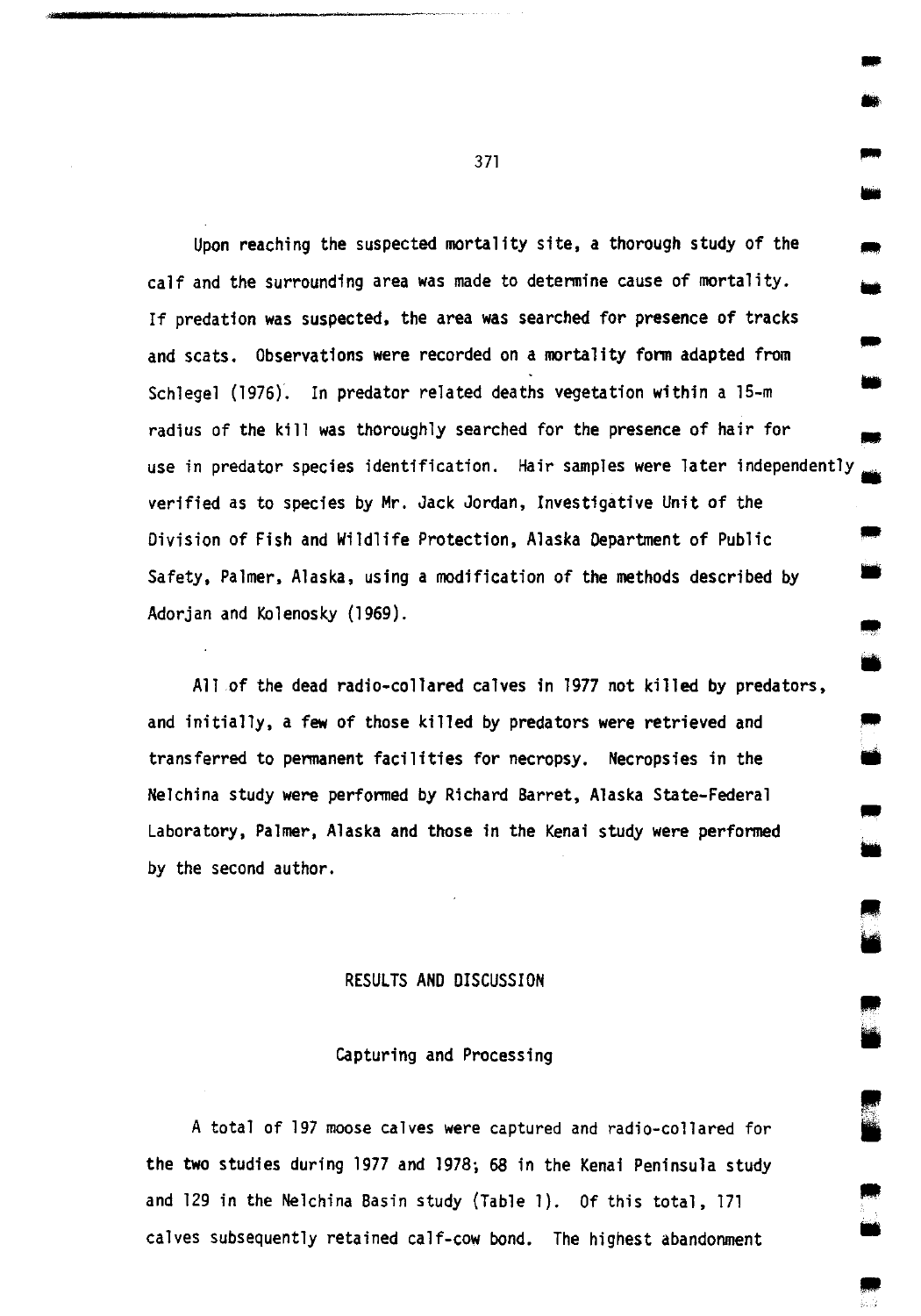| Study<br>Area              | Study<br>Year | Method $1^{\underline{a}}$ |                        | Method 2b/ |                           | Method 3 <sup>C/</sup> |         | Totals             |                        |         |                    |                        |         |
|----------------------------|---------------|----------------------------|------------------------|------------|---------------------------|------------------------|---------|--------------------|------------------------|---------|--------------------|------------------------|---------|
|                            |               | Number<br>Collared         | Number<br>Abandonments | Percent    | Collared<br><b>Number</b> | Number<br>Abandonments | Percent | Number<br>Collared | Number<br>Abandonments | Percent | Number<br>Collared | Number<br>Abandonments | Percent |
| Kenai                      | 1977          | $\bf{0}$                   |                        |            | 9                         | 2                      | 22.2    | 16                 | 4                      | 25.0    | 25                 | 6                      | 24.0    |
| Peninsula*                 | 1978          | 31                         | $\overline{2}$         | 6.5        | $\bf{0}$                  |                        |         | 12                 | 5                      | 41.7    | 43                 | 7                      | 16.3    |
| Nelchina<br>Basin          | 1977          | 24                         | $\bf{0}$               | 0.0        | 30                        | 6                      | 20.0    | $\bf{0}$           |                        |         | 54                 | 6                      | 11.1    |
|                            | 1978          | 36                         | 5                      | 13.9       | 39                        | 2                      | 5.1     | $\bf{0}$           |                        |         | 75                 | $\overline{7}$         | 9.3     |
| Totals or<br>Weighted Mean |               | 91                         | 7                      | 7.7        | 78                        | 10                     | 12.8    | 28                 | 9                      | 32.1    | 197                | 26                     | 13.2    |

I I I I ' ' I ' , • I ' ' ' I I ' • ' I • • • I I I

Table 1. Comparison of methods used to capture and process neonatal moose calves on the Kenai Peninsula and the Nelchina River Basin of Southcentral Alaska during 1977 and 1978.

a/ Calf only captured--no condition data obtained.

b/ Calf only captured--condition data obtained.

c/ Cow and calf captured--condition data on both obtained.

\* Percent abandonment excludes calves of unknown fate (n = 4).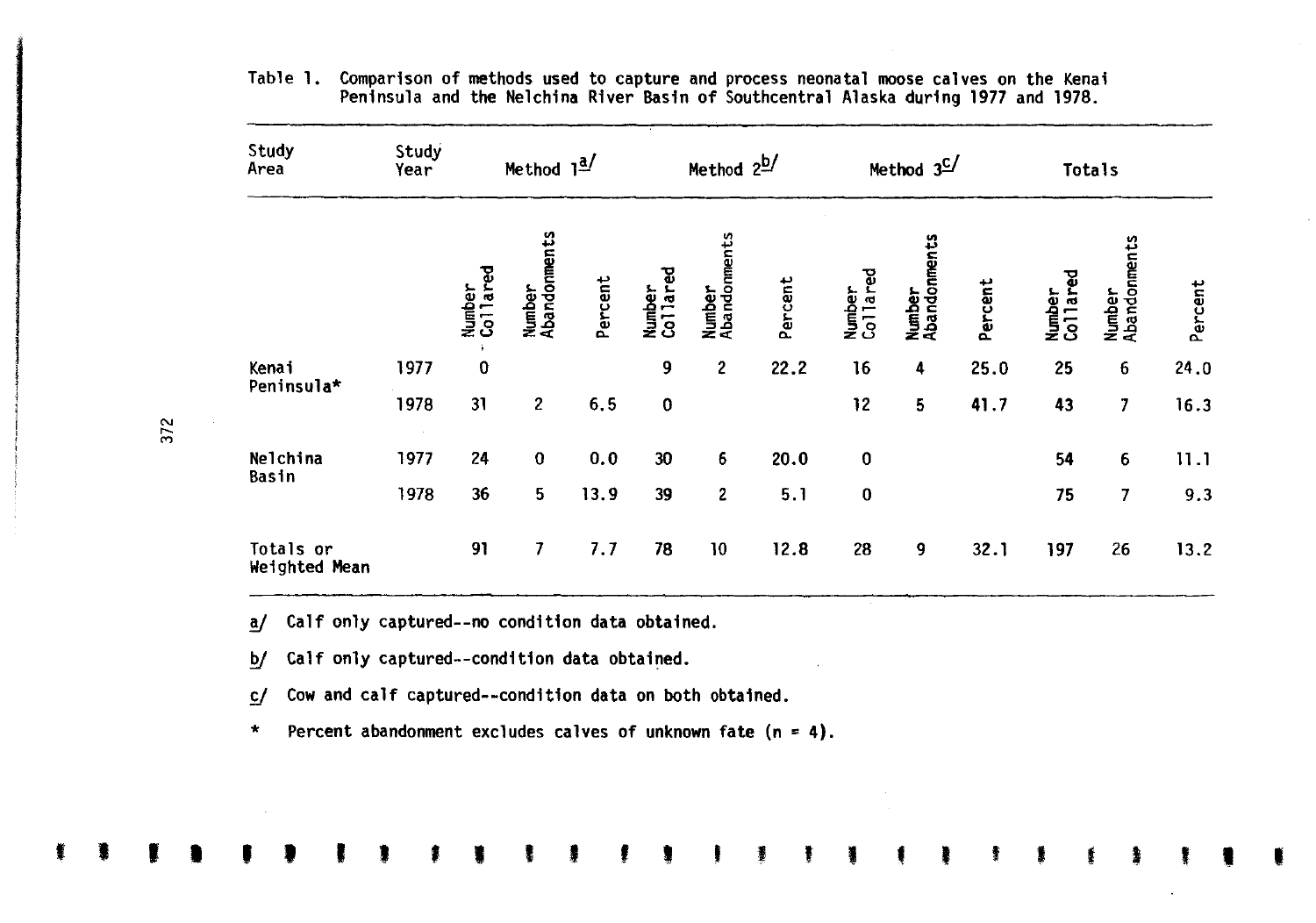rate was experienced under method 3, where both the cow and calf were captured and processed. Substantially fewer abandonments occurred when either methods 1 or 2 were utilized.

..

-

• -<br>-<br>-

•

• •

-

•

•

• •

• ..

We suspected that the higher abandonment rate experienced under capture method 3 was the result of a combination of factors. Many of the immobilized cows wandered away from their calves shortly after the antagonist had been administered. Therefore, the drugged condition of the animal probably had some impact. Cows which wandered.away from calves nearly always resulted in abandonment. Apparently newborn moose calves could not keep up with a cow under stress, and for unknown reasons, some of the cows did not come back to search for the calves.

We believed that some of the abandonments were partially due to a poorly established cow:calf bond. This appeared to be particularly true for calves which were only a few hours old. We noted that when cows We believed that some of the abandonments were partially due to a<br>poorly established cow:calf bond. This appeared to be particularly true<br>for calves which were only a few hours old. We noted that when cows<br>with "newborn" c fled and never made any attempt to return to their calves even when with "newborn" calves were pushed away with the helicopter, they sometimes<br>fled and never made any attempt to return to their calves even when<br>ground time was less than 3 minutes. Conversely, when calves were more<br>than sev to the calf.

For capture methods 1 and 2 we measured the time it took to successfully collar and process calves. We did this with a stop watch and measured time from departure to return to the helicopter. Ground time for capture method 1 and 2 averaged 5.7 minutes  $(S.D. = 3.3$  min.) and 9.6 minutes {S.D. = 3.02), respectively. Ground time for methods 1 and 2 appeared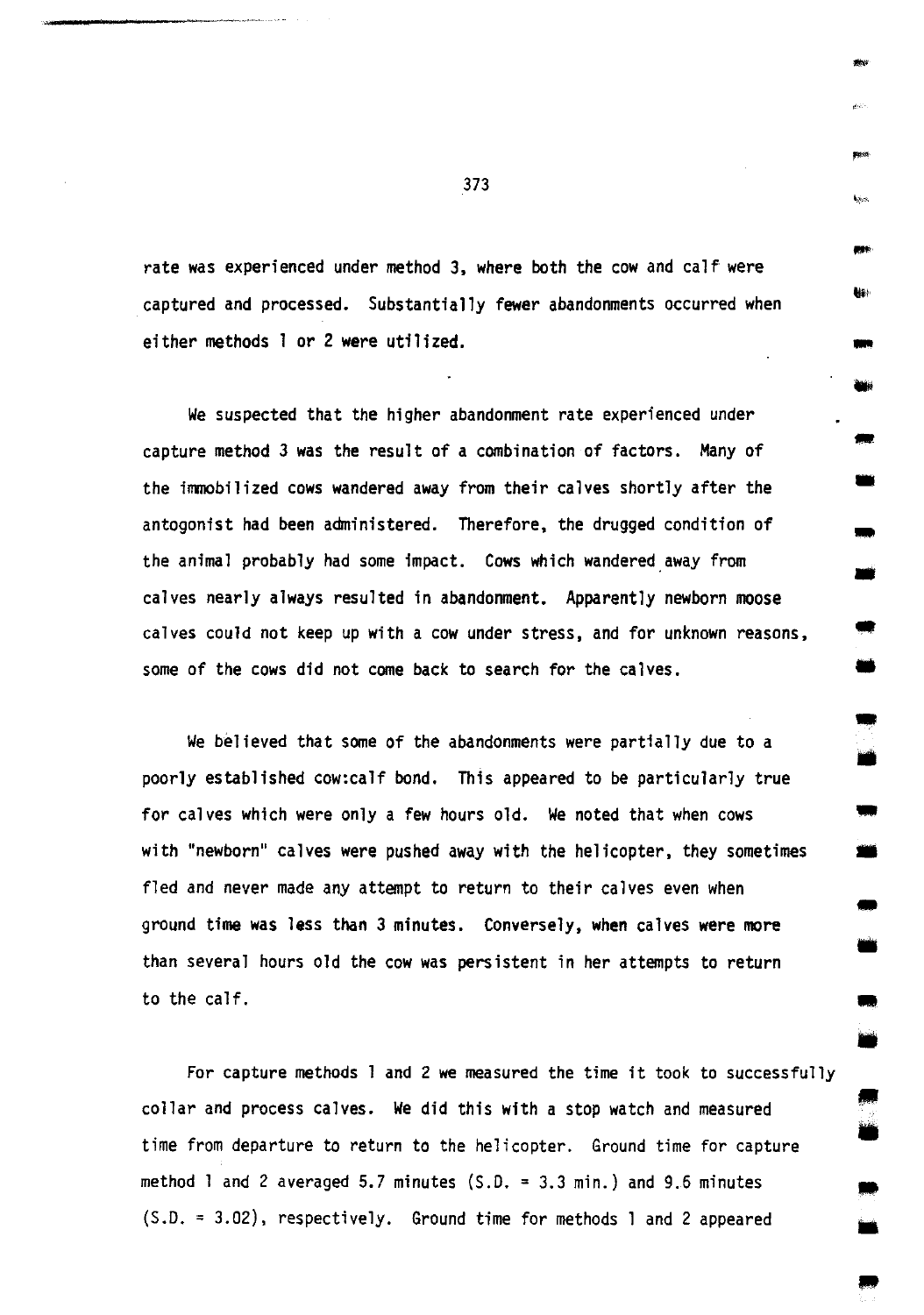to be partially a function of both density of vegetation and experience of participants. Ground time for method 3 in the Kenai study averaged 37.4 minutes (S.D. = 12.2 min.).

In the Nelchina study the abandonment rate under method 2 when the calf was captured and full processing occurred, declined from 20.0 percent in 1977 to 5.1 percent in 1978. Although we have no data to statistically prove our assertion, we believe the changes we instituted in handling collared calves were responsible for the lower abandonment rate. During 1977 we observed at least two cases in which the cow returning to her calf lowered her head and slowed her approach when about 10-m from the calf. The cow then appeared to sniff the calf, bolt backwards and run away never returning. We surmised that we had, by altering the calf's scent, reduced its acceptability to the cow. At this time we modified handling procedures as outlined earlier. Following these changes we only experienced one abandonment out of 15 captures in 1977, and of course experienced the lower abandonment rate in 1978.

Annual costs of capturing each calf in the Nelchina study were \$155,00 and \$175.00 for 1977 and 1978, respectively. Increased costs in 1978 reflected increases in the charter rates for both helicopter and fixed-wing aircraft. Comparative costs per calf in the Kenai study averaged \$197.00. An additional \$58.50 (includes drugs) was required when the cow was also captured and processed. We were unable to do a cost comparison between methods 1 and 2, but since helicopter air time per calf was 68 percent more with method 2, collaring these calves cost approximately 25 percent more than those processed using method 1.

374

\*\* ....

-

--<br>---<br>----988<br>-<br>- 988

- -

- -

- -

- -

-

- -

- ---<br>\*\*

 $-8999$ 

-

- -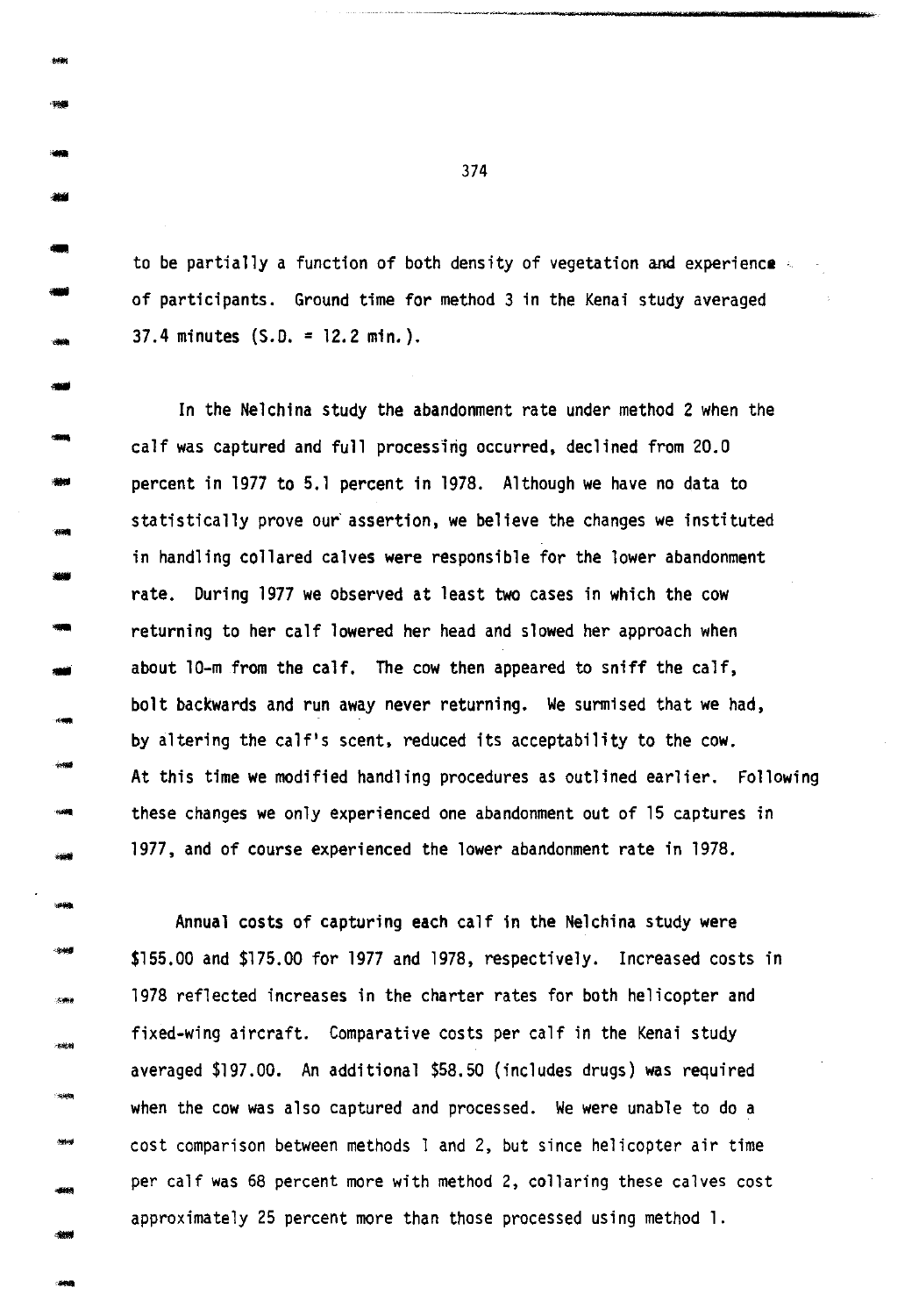We believe, based upon our comparison of capture and processing methods to abandonment rates that collection of physiologic and morphometric data on both cow and newborn calves definitely increased the likelihood that the cow would subsequently abandon the calf. Some abandonments also occurred when only the calf was processed, but we believe an abandonment rate approaching 10 percent was acceptable for both studies.

• • ..

k.

•

• i

I

I

Obviously the abandonment rate of 32 percent under method 3 would be unacceptable for most mortality studies. However, the advantages gained from collection of other types of data may make such a high rate of abandonment justifiable. To our knowledge few data exist on the relative health of either cow moose immediately following parturition, or more importantly, newborn moose calves. Aside from determining proximate causes of moose calf mortality, it seems of equal importance to be able to determine the health of the animals at birth, thereby gaining insight as to whether the animal would have lived had the identifiable<br>sources of mortality not been present.

A total of 928 different samples or measurements was obtained for both studies by fully processing captured cows and calves (Table 2). Although these data have only been superficially analyzed to date, we believe they will provide important baseline parameters to aid in assessing moose calf condition at birth. The criteria established by Franzmann and LeResche (1978) for adult moose blood parameters, and Franzmann et al. (1975) for hair mineral analysis as an indicator of mineral deficiencies, all have potential to aid in this assessment. Undoubtedly weight-age correlations will also aid in the interpretation of a calf's health in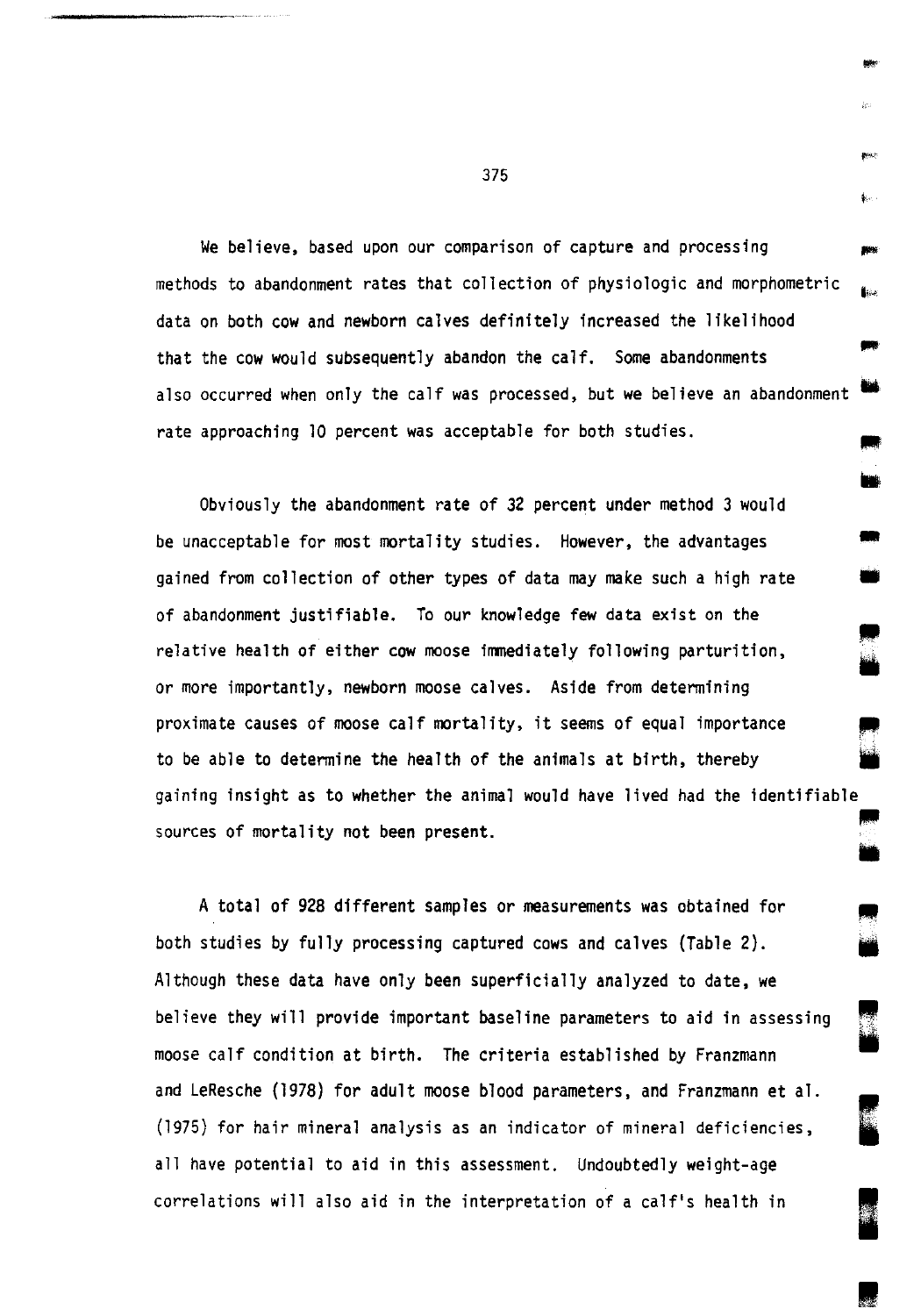| Study<br>area | Year | Weights | Tooth for age<br>determination | Physical<br>measurements | Hair<br>samples | <b>Blood</b><br>samples | Rectal<br>swabs |
|---------------|------|---------|--------------------------------|--------------------------|-----------------|-------------------------|-----------------|
| Kenai         | 1977 | 23      | 10                             | 154                      | 41              | 41                      | 0               |
| Peninsula     | 1978 | 9       | 13<br>$\sim$                   | 80                       | 21              | 21                      | 0               |
| Nelchina      | 1977 | 30      | 0                              | 117                      | 31              | 27                      | 15              |
| Basin         | 1978 | 32      | 0                              | 159                      | 48              | 36                      | 20              |
| Totals        |      | 94      | 23                             | 510                      | 141             | 125                     | 928<br>35       |

Table 2. Types and numbers of biological samples obtained from neonatal moose calves when either both the cow and calf were fully processed or the calf alone was fully processed.

I I J I I l I I I I I i i I I I I I I l I I I l <sup>a</sup>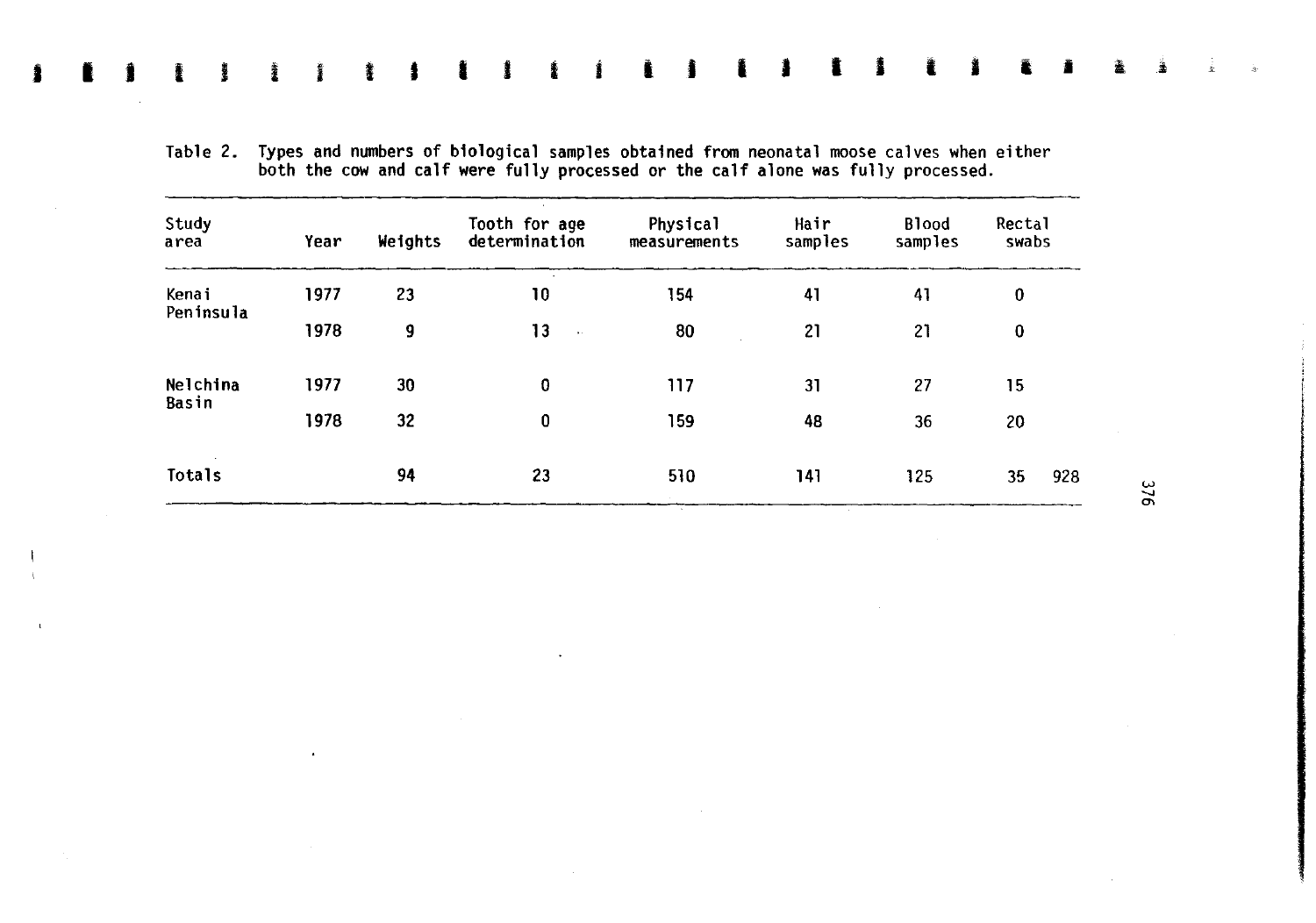relation to other regional moose populations. These condition characteristics will also be of value for determining relative health of individual cows in relation to their calves. Consequently we believe that the advantages of the morphometric and physiologic data obtained from processing both cow and calf outweigh the disadvantages of high abandonment at least until an adequate sample is obtained. Once a sufficient sample is obtained or if high initial calf abandonment is deemed unacceptable, then method 2 should be used whenever practical. The abandonment rate obtained when only the calf was captured and fully processed was relatively low in comparison to other methods, yet it allowed collection of several types of baseline information. Additionally, calves which were abandoned in the Kenai Study in 1978 were recaptured and used in captive moose studies.

# Evaluation of Equipment and Methods of Monitoring

• •

ma.

• •

Calf monitoring and subsequent examination of dead calves in the Nelchina study required approximately 250 hours of fixed-wing and 25 hours of helicopter flying time during each year of study. For the Kenai study approximately 140 hours of fixed-wing and 13 hours of helicopter flying time were required for each year of study.

Nelchina Basin calves were visually montiored on 1,308 occasions (Table 3) and the signal alone was heard an additional 2,304 occasions to determine if the mortality sensor had been activated. Kenai Peninsula calves were monitored more intensively than those in the Nelchina study because of the stationary monitoring system. With this system, signals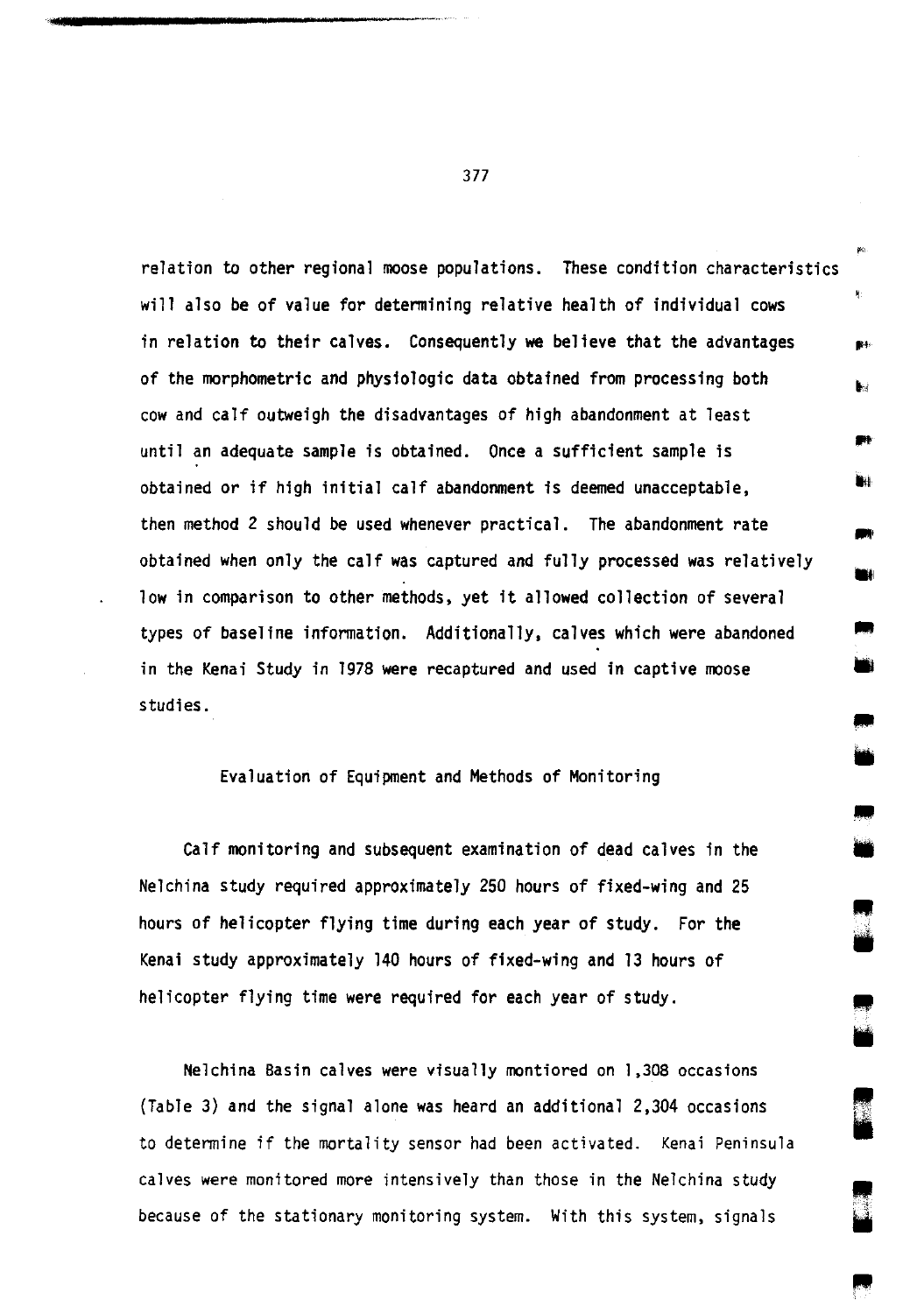Table 3. Summary of radio failures and intensity at which radio signals were monitored during moose calf mortality studies conducted on the Kenai Peninsula and Nelchina Basin of Alaska during 1977 and 1978.

| Study<br>area     | Year | <b>Number</b><br>of visual<br>observations<br>from aircraft | Number<br>times signal<br>monitored from<br>ground station | Number<br>of times<br>signal monitored<br>w/o visual<br>from aircraft | Number<br>οf<br>false<br>alarms | Number<br>of faulty<br>transmitters<br>and/or collars<br>5 |  |
|-------------------|------|-------------------------------------------------------------|------------------------------------------------------------|-----------------------------------------------------------------------|---------------------------------|------------------------------------------------------------|--|
| Kenai             | 1977 | 455                                                         | 1,379                                                      | 675                                                                   |                                 |                                                            |  |
| Peninsula         | 1978 | 329                                                         | 1,110                                                      | 1,149                                                                 | 6                               |                                                            |  |
| Subtotal          |      | 784                                                         | 2,489                                                      | 1,824                                                                 | 7                               | 6                                                          |  |
| Nelchina<br>Basin | 1977 | 1,003                                                       | 0                                                          | 776                                                                   |                                 |                                                            |  |
|                   | 1978 | 305                                                         | $\bf{0}$                                                   | 1,528                                                                 | 4                               | 3                                                          |  |
| <b>Subtotal</b>   |      | 1,308                                                       | 0                                                          | 2,304                                                                 | 5                               | 4                                                          |  |
| Totals            |      | 2,092                                                       | 2,489                                                      | 4,128                                                                 | 12                              | 10                                                         |  |

J I I I r 1 ' ' f I I I I I ' • ' ' ' I I I ' I I I I

 $\ddot{\phantom{a}}$ 

 $\sim$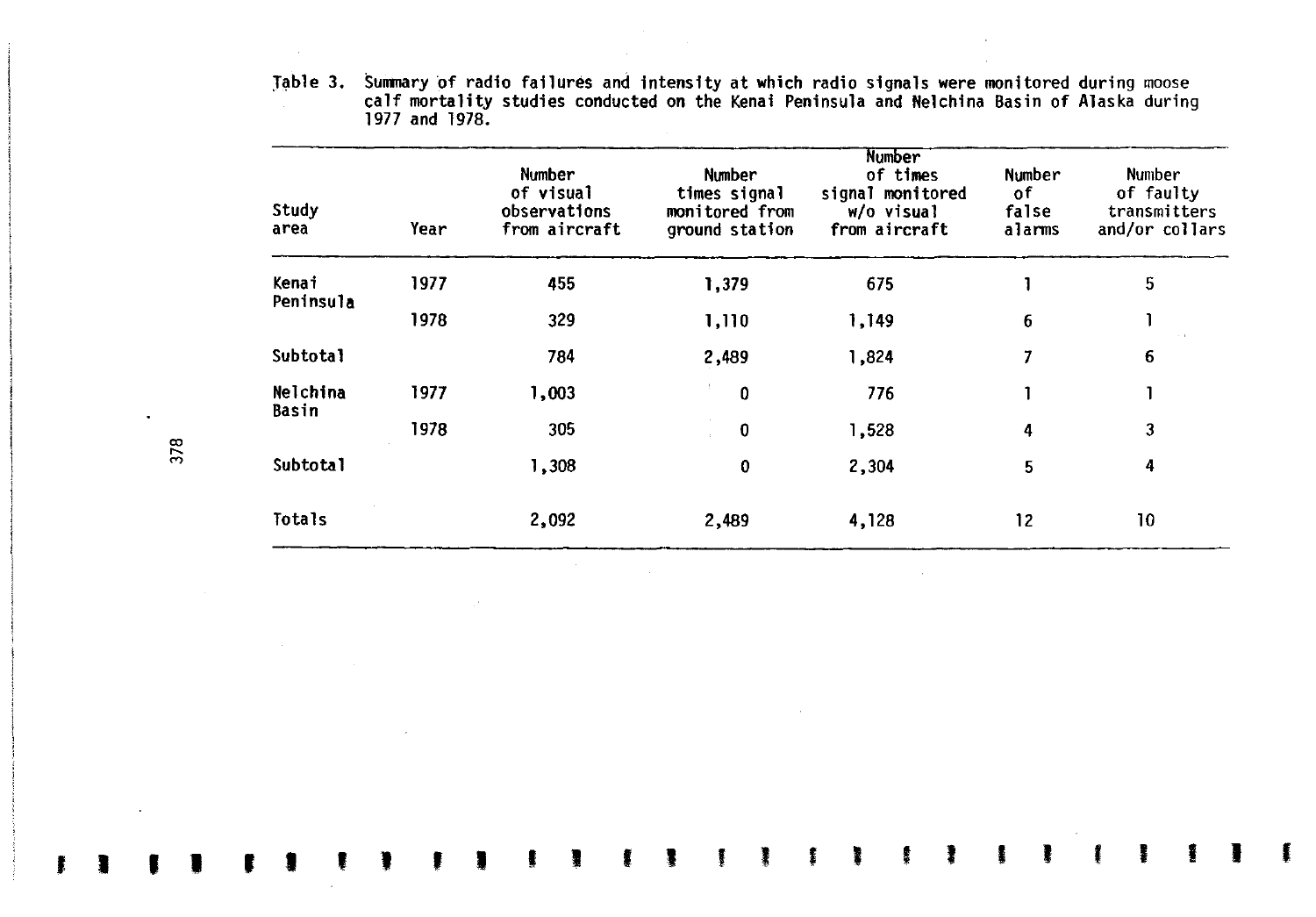were monitored on 1,379 and 1,110 occasions (Table 3) in 1977 and 1978, respectively. Additionally, Kenai calves were visually monitored a total of 784 occasions while the signal only was monitored from fixedwing aircraft a total of 1,824 occasions for both years of the study.

During the Nelchina study a total of five false alarms were recorded; one in 1977 when the mortality mode was set for 4 hours and four in 1978 when the mode was set for 1 hour. All of these "false alarms" were the result of calf inactivity. Four radios malfunctioned during the Nelchina study in that the mortality pulse locked on for unknown reasons and did not return to its normal pulse rate. This required visual observation of those calves to determine if mortality occurred. The Kenai study also experienced similar "false alarms" and malfunctions of transmitters; a total of seven false alarms and six faulty transmitters or collars for both years of study. Although both studies had a slight increase in false alarms when the mortality activator was reduced from four to one hour, we recommend its use for moose. The reduction in time span ·Jetween when mortality occurred and when the unit was activated in all probability aided us in examining dead calves more quickly.

We maintained radio contact with collared calves for as long as possible. For the Nelchina study we maintained contact through November of each year. Following that period we suffered attrition due to premature battery failure, or loss of radio antennas which resulted from the collar splitting in half and exposing the antenna to brush, etc. For the Kenai study radio contact was concluded in August 1977 in response to a combination of mortality, premature failure of AVM radios and from

379

• • - -<br>-<br>-

-

-<br>-<br>-

•

•

-

•

-

•

IIIIJI •

• •

.. ill

• ill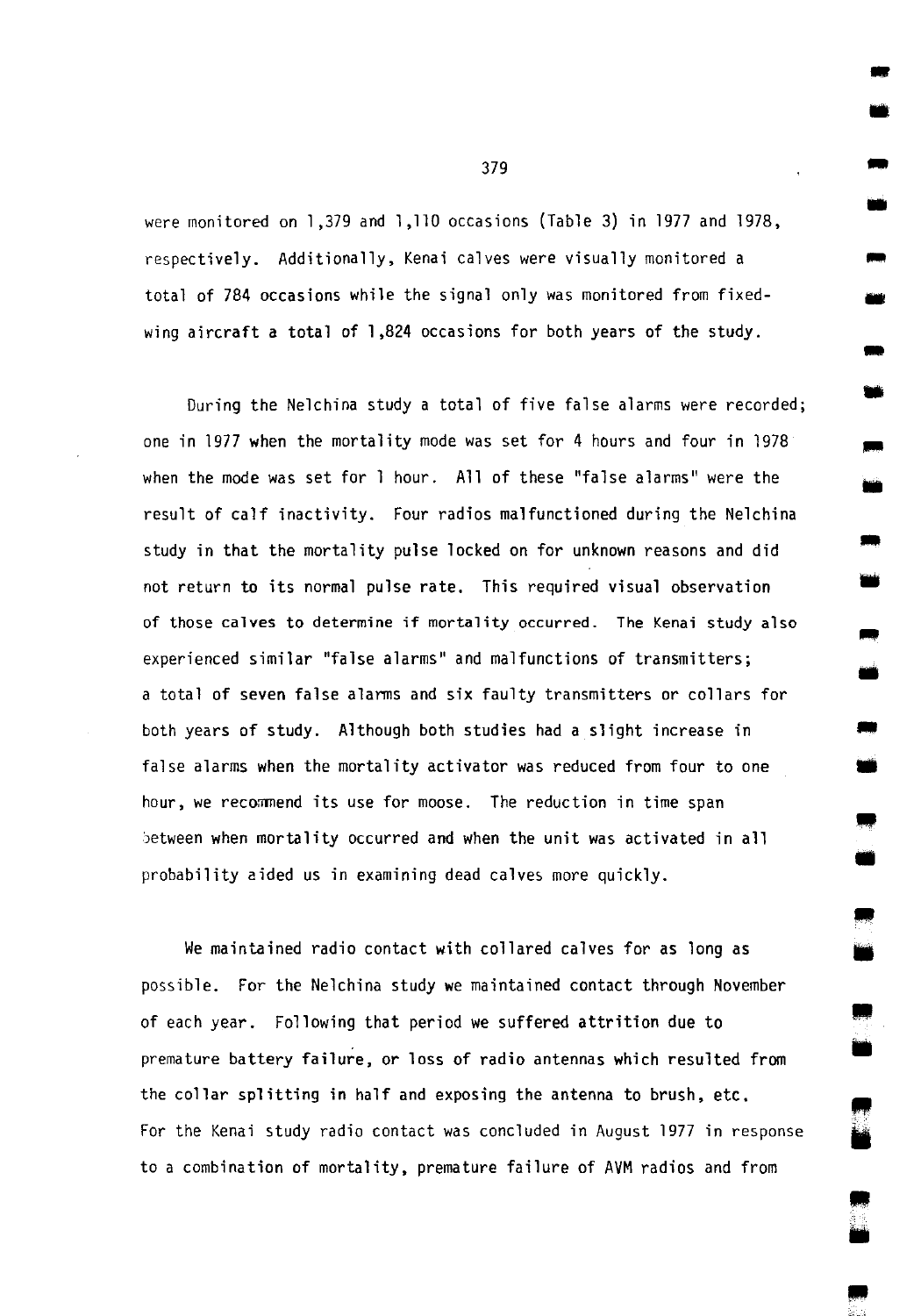- collars falling off. Collars fell off prematurely due to the plastic 41 collar cracking and breaking. During 1978 radio contact was similar to that in the Nelchina study.

•

-<br>-<br>-

-

- -

- .....

- -

- -<br>-<br>-

- -

----<br>-**----**

-

-

Equipment utilized during these studies was so reliable that we feel once a cow:calf bond was verified, visual observation of calves was not necessary. However, calves were tracked periodically to prevent loss of radio contact due to calf:cow movements. Also visually observing calves on a regular basis increases the probability of observing a predator at the kill site.

During 1977 in the Nelchina study we experienced some problems with the collar designed by Schlegel (1976}. It became apparent that the collars as originally designed for elk were not falling off moose. We were able to examine two calves in late fall 1977 and found that collars were splitting apart at the top as intended, but the continuous elastic strip was not parting. The elastic was holding the collar on the calf and when fully expanded was causing lacerations on the neck. No mortality was observed as a result of this problem. We did modify collar design for 1978 by cutting the elastic on the top and sewing it with cotton thread directly to each flap of the collar. This modification solved the problem as the collars were in the process of falling off at the time this paper was prepared.

We utilized three collar colors during the study: both orange and clear plastic in 1977 and green in 1978. Orange colored collars proved most beneficial for aiding us to visually observe the animal from fixed-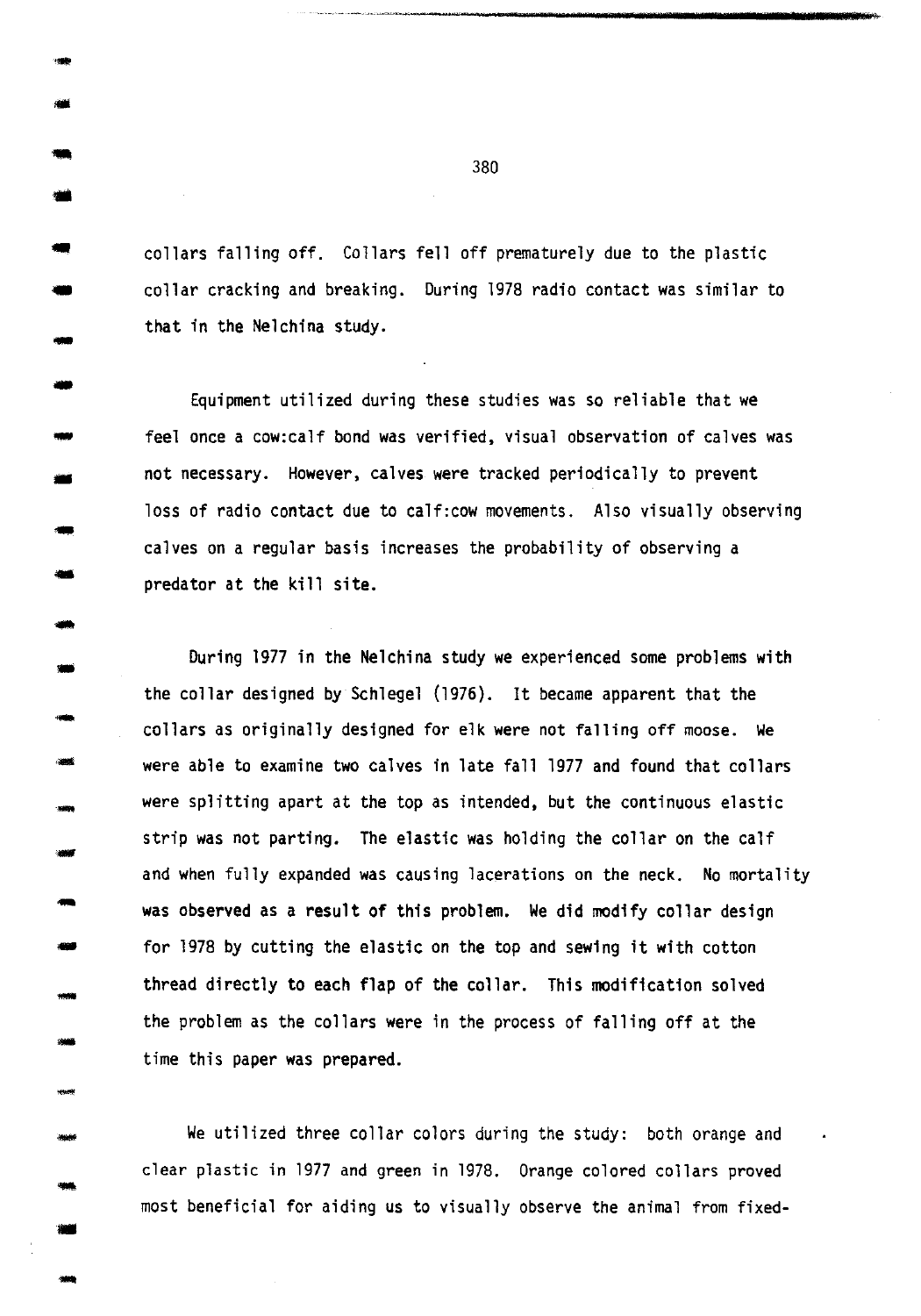wing aircraft. Both the clear and green collars, however, were very difficult to observe from the air, but may have reduced the visjbility of the collar to predators.

Our radio transmissions were spaced at 5 MHz intervals. This spacing created problems with separating individual calf frequencies because the AVM LA-12 receiver lacked crystal control and consequently did not have the refinement required to separate signals spaced only 5 Mhz apart. This problem was partially alleviated in the Nelchina study by dispersing the radios over large geographic areas. Collar spacing was not possible in the Kenai study because moose calving was concentrated and serious overlap of calf frequencies was encountered. As a result, a crystal controlled receiver with a programable scanner {TR-2 receiver with digital processor, Telonics, Mesa, AR) was purchased. This new receiver system eliminated frequency overlap reduced fixed-wing flying time when only signals were monitored by at least 60 percent.

We also experienced operational problems with the automated monitoring system (Falcon five receiver and memory unit) on the Kenai and were subsequently unable to rely upon it as much as we had hoped. We should point out, however, that the system does have tremendous potential to reduce costs of monitoring radio-collared moose, particularly in areas where calving is relatively concentrated.

381

.... .,,

jesti<br>Militar<br>**Cit**ar

- -

-

• -

• -<br>-<br>-

•

• **iii** 

• •

• •

• •

•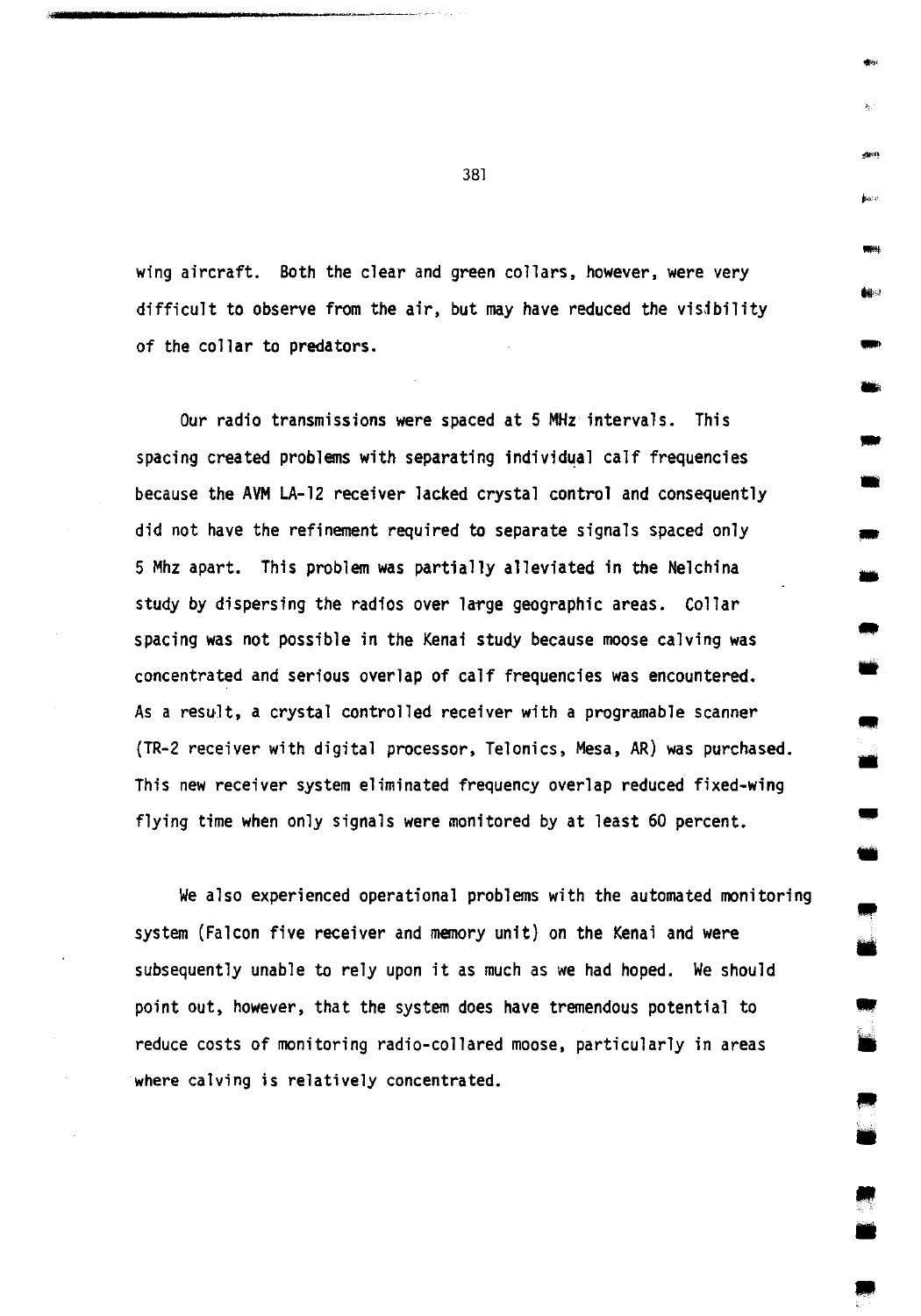Determination and Characteristics of Calf Mortality

- -<br>-<br>-<br>-

--<br>--<br>--

-

- --<br>--<br>--

---<br>---<br>-----

- -

-<br>-<br>--

- -

- -

-

- During our 2 years of study we examined a total of 139 (includes five uncollared calves) moose calf mortalities. We were able to determine - cause of the mortality as either being due to predation, accidents or<br>cause of the mortality as either being due to predation, accidents or other miscellaneous factors in 135 of these. Of the 135 mortalities, 26  $(19.3%)$  were attributed to project induced abandonments, five of which subsequently were killed by predators, while the remainder were the result of natural causes. Of our identified natural causes of mortality on bonded radio-collared calves, brown bear predation was the largest factor (n = 61, 56.0%) for both studies combined followed by black bear predation  $(n = 23, 21.1%)$ , miscellaneous (accidents, disease--n = 10, 9.2%), wolf predation (n = 9, 8.3%), and unknown predation (n = 6, 5.5%). We actually observed the predators in 48 (46.2%) of the 104 (includes five uncollared calves) mortalities attributed to predation.

Ground examinations of predator killed moose calves allowed general characterization of kills made by both brown and black bears and to a limited extent wolves. For moose calves which we determined to have been killed by brown bears, we actually observed the predator at the site on 26 occasions. Brown bear kills differed in their characteristics based upon the length of time it took for us to reach the site. Frequently when we reached the site within 2 hours, the brain contents and viscera were all that had been consumed and most of the edible flesh still intact. When this was the case often the ears, eyes and tongue were also missing. Puncture wounds in the neck and skull were readily  $\qquad \rightarrow \, \, \cdot$ - Fitted.. When this was the case often the ears, eyes and tongue we<br>also missing. Puncture wounds in the neck and skull were readily<br>evident. On occasion claw marks across the body cavity were also

 $\blacksquare$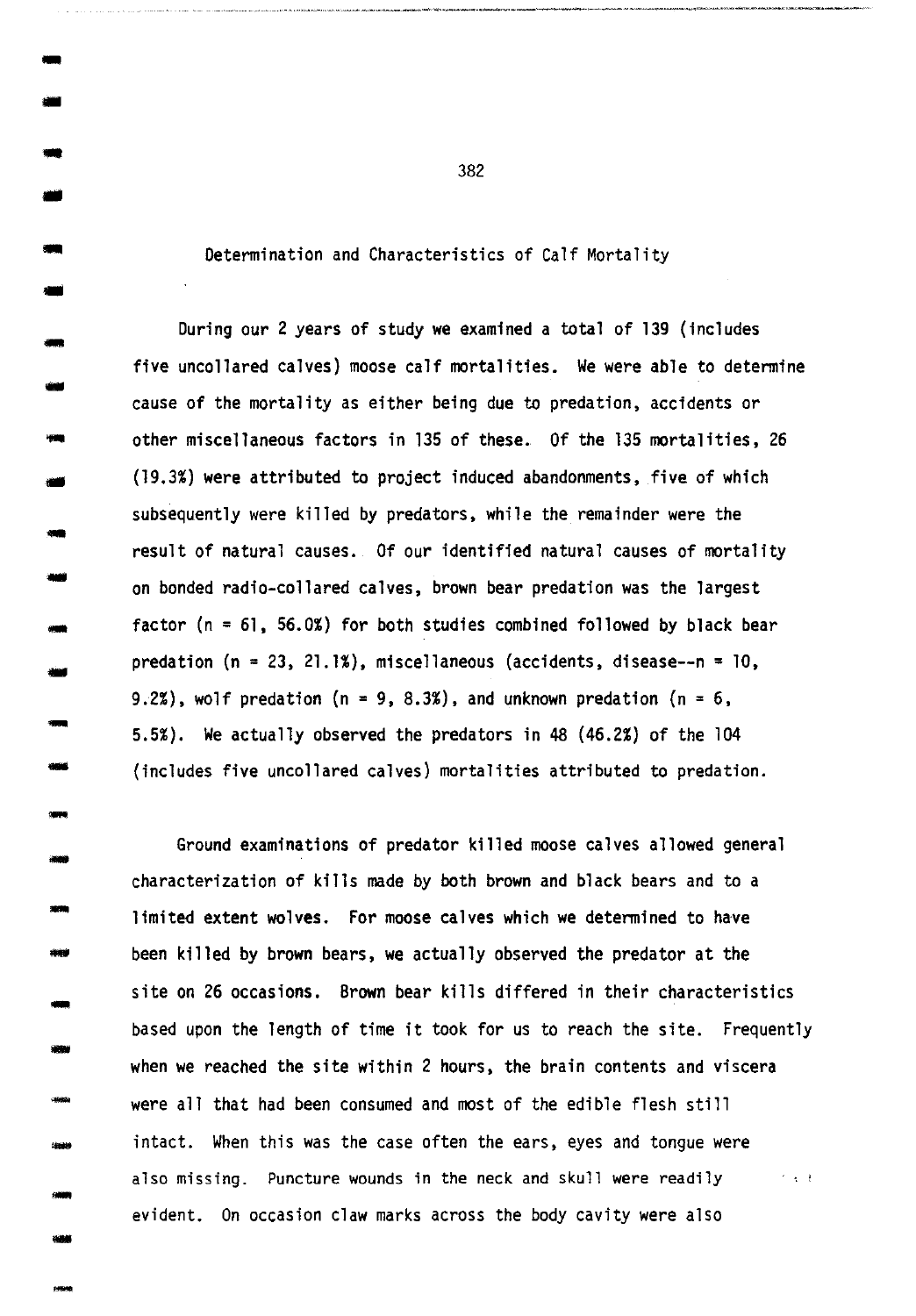present. When we visited bear kills several hours after the mortality, .. we often found that the entire carcass along with bones and hoof sheaths had been consumed, except for the lower jaw and cranial bones. On about half of the kills scats usually containing the flesh, hair, bone and hooves of calf moose were located close to the site. Tracks were often .. present but their occurrence was largely dependent on soil and vegetation conditions at the site. We found that the hide was inverted on approximately. 25 percent of the kills, and 25 percent were buried. Brown bear hair was found in varying quantities, on all of these kills where we searched for the presence of hair on the surrounding brush. .. iii

Brown bear densities were high and black bear densities low in the Nelchina study area while the reverse was true in the Kenai study area. This facilitated identification of which species of bear was making the calf kills. Where both species of predators exists in reasonable densities the differences in kill characteristics may not be so obvious.

We observed the predator on 12 of 23 black bear killed moose calves. At the kill site we noted perhaps two distinct differences from kills made by brown bears. Black bears usually did not break open and consume brain contents when examined within a short time after the kill; with brown bears it appeared to be the first item sought. Both predator species, however, readily consumed the viscera. Kills by brown and black bears could be differentiated on the basis of hair collected from the kill site, but differentiation was not possible based upon scats.

Although our sample size  $(n = 9)$  was small, it appeared that the characteristics of wolf-killed moose calves were somewhat different than

383

• • ..

•

•

" •

Ill •

I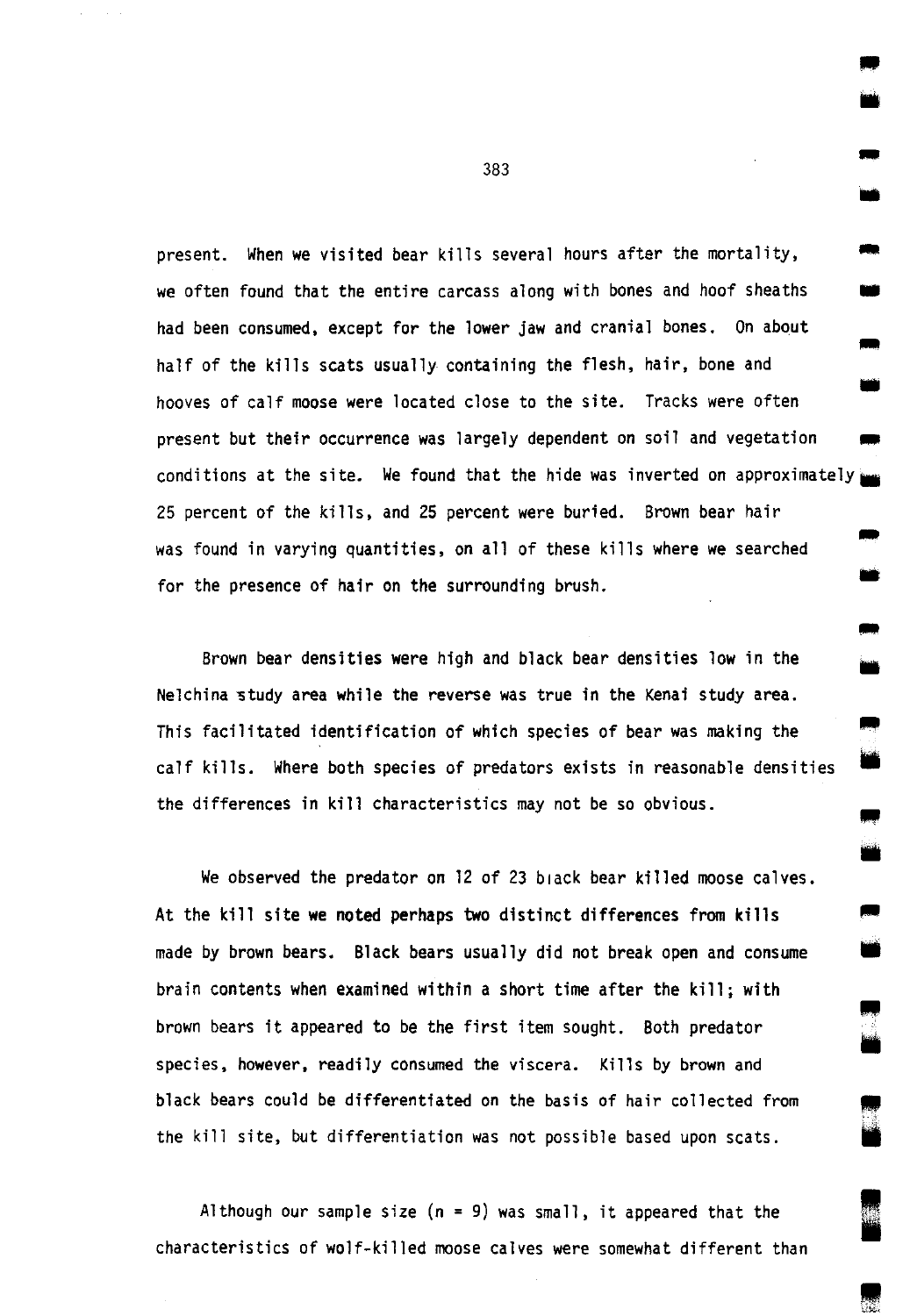<sup>###</sup> bears. Wolves were observed at the kill site on 7 of 9 occasions. At the kill site we found that the brain case had not been broken into and for most, the eyes, ears and tongue were intact. In all cases we found the viscera unconsumed lying either at, or a short distance from the carcass. When flesh was consumed many of the bones were intact or scattered at the kill site. Usually ends of the ribs were chewed off and in some cases ends of long bones and their surfaces were chewed. We only found the presence of scats at three kills; however, this may have been the result of forcing the predator away from the kill. Wolf hair was present on the brush surrounding the kill at all of the sites when we searched for it. We never observed any claw marks on the hide but puncture wounds were always found on either the head, neck or rear quarters.

-

4M

-

--<br>--<br>-----<br>--<br>--

- -

- -

-

-

-

- ---<br>---

.... -

-

In conclusion, we believe the techniques we utilized to determine causes of moose calf mortality were reliable and provided accurate data not otherwise obtainable. These techniques have widespread application where quantifiable data on predator-prey relationships are needed, and can be modified to suit other ungulate species.

#### ACKNOWLEDGEMENTS

We wish to extend our appreciation to all of the staff members of the Alaska Department of Fish and Game who participated in various aspects of the project. In particular, we thank Sterling Eide, Thomas Balland, Leon Metz, and Larry Aumiller. We extend special thanks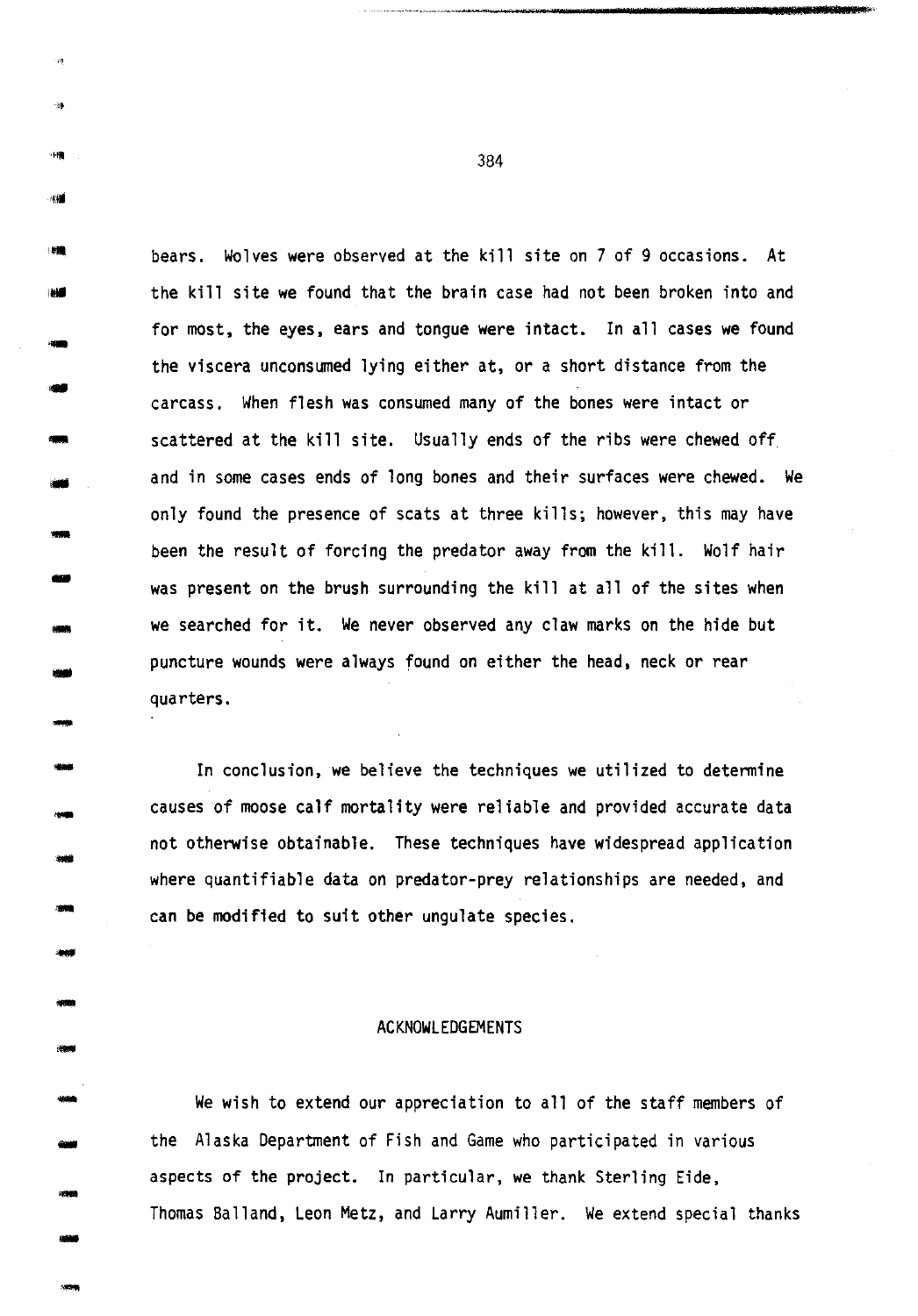to Mike Schlegel, Idaho Fish and Game, Kamiah, Idaho, for sharing his collar design with us, and to his wife for constructing our collars. Both Donald E. McKnight and Karl Schneider reviewed the manuscript and made helpful suggestions. Both studies were supported in part by Federal Aid in Wildlife Restoration Project W-17-9, 10.

> • •

• •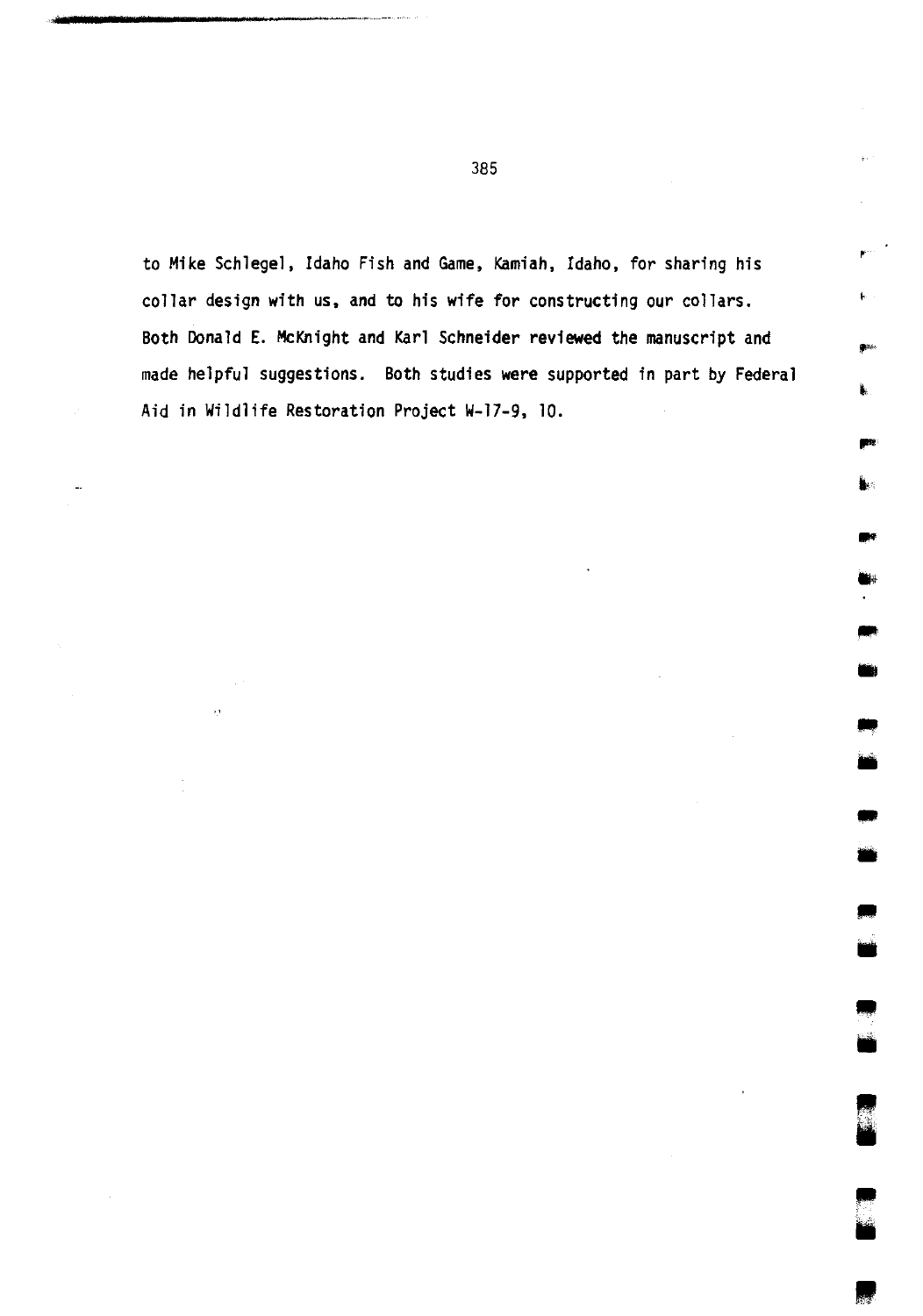# LITERATURE CITED

....

...

--<br>--<br>--

-<br>-<br>--

-

- -

- -

---<br>---<br>----

- -

- -

-Affrika<br>-Hannad

-1946<br>|<br>|**1950** 

- Adorjan, A. S. and G. B. Kolenosky. 1969. A manual for the identification of hairs of selected Ontario mammals. Ont. Dept. Lands For. Res. Rep. (Wildl.) No. 90. 64 pp.
- Ballard, W. B. and K. P. Taylor. 197B. Moose calf mortality study, Game Management Unit 13. Alaska Dept. Fish and Game. P-R Proj. Rept., W-17-9 and W-17-10, Job 1.23R. 43 pp. (multilith).
- Ballard, W. B. and T. Spraker. 197g. Nelchina Basin wolf studies. Alaska Dept. Fish and Game. P-R Proj. Rept., W-17-8. (multilith).
- Franzmann, A. W. and P. D. Arneson. 1973. Moose Research Center Studies. Alaska Dept. Fish and Game. P-R Proj. Rept., W-17-5. 60 pp.  $(multi$  $ith$ ).
- Franzmann, A. W., P. D. Arneson, R. E. LeResche, and J. L. Davis. 1974. Development and testing of new techniques for moose management. Alaska Dept. Fish and Game. P-R Proj. Final Rept., W-17-2, W-17-3, W-17-4, W-17-5, W-17-6 and W-17-7. 87 pp. (multilith).
- Franzmann, A. W., A. Flynn, and P. D. Arneson. 1975. Levels of some mineral elements in Alaskan moose hair. J. Wildl. Manage. 39(2):374-478.
- Franzmann, A. W. and T. N. Bailey. 1977. Moose Research Center Report. Alaska Dept. Fish and Game. P-R Proj. Rept. W-17-9. 76 pp. (multilith).

-... <sup>386</sup>